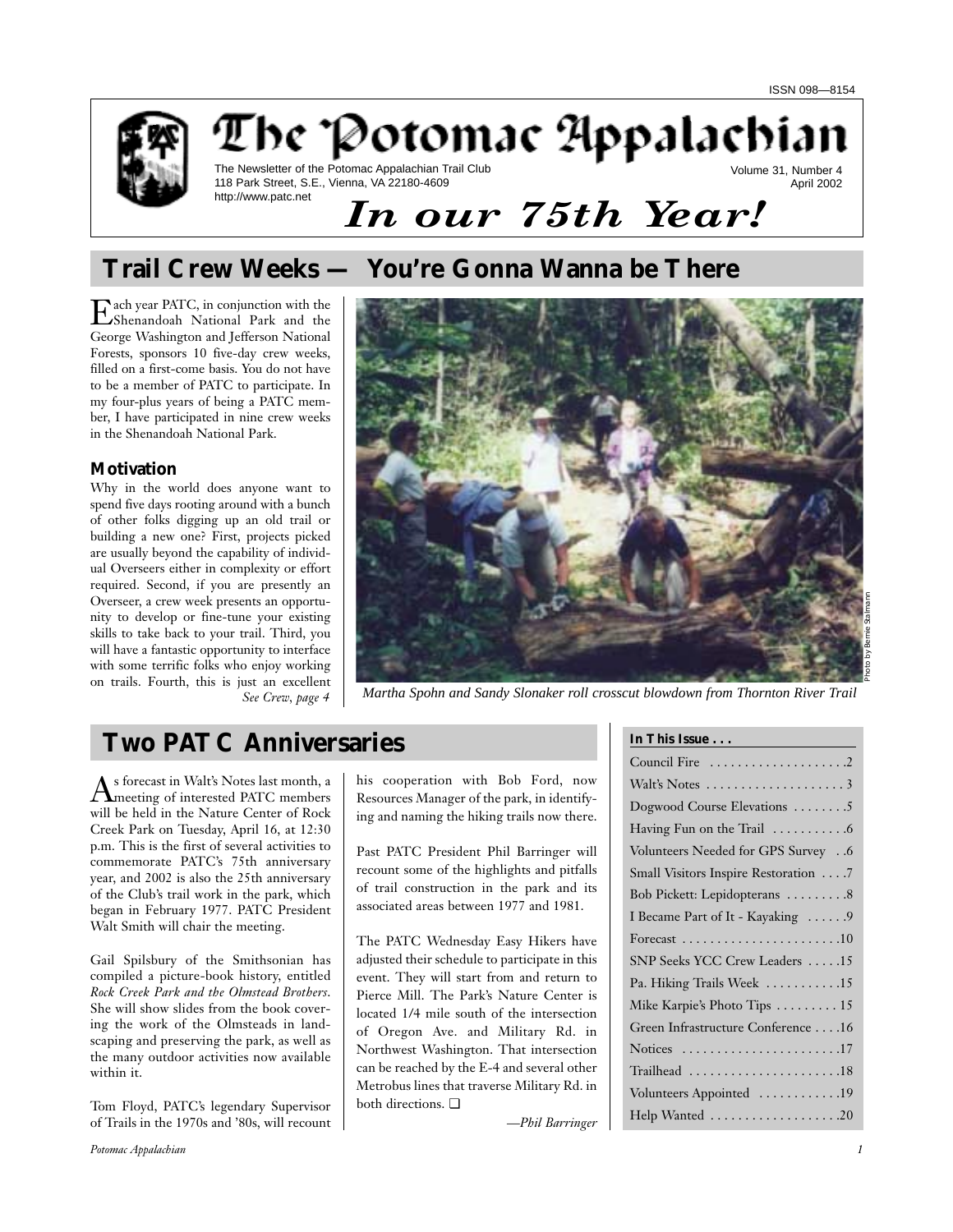#### **Council Members, Chairs and** *PA* **Staff**

#### **Officers**

**President:** Walt Smith, 703/242-0693 Ext. 40, wsmith@visuallink.com **VP Operations:** Vacant **VP Volunteerism:** Mickey McDermott **Supervisor of Trails:** Kerry Snow **Supervisor of Corridor Management:** Tom Lupp **General Secretary (Facilities):** Jon Rindt **General Counsel:** Charles Sloan **Membership Secretary:** Liles Creighton **Treasurer:** Gerhard Salinger **Recording Secretary:** George Meek

#### **Sections/Chapters**

**Mountaineering Section:** Mack Muir **SMRG:** Peter Pennington **Ski Touring Section:** Steve Brickel **North Chapter:** Pete Brown **N. Shenandoah Valley Chapter:** Gerry Boyd **S. Shenandoah Valley Chapter:** John Held **Charlottesville Chapter:** John Shannon **West Virginia Chapter:** Judy Smoot

## **Standing Committee Chairs**

**(Council Members) Blackburn Trail Center:** Chris Brunton **Budget:** Paul Dery **Cabins Operations:** Mel Merritt **Cabin Construction:** Charlie Graf **Conservation:** Mary Margaret Sloan **Grants & Donations:** Susan Nelson **Endowment:** Don Price **Finance:** Gerhard Salinger **Hikes:** Karen Brown & Tom Johnson **Internet Services:** Stephen Raia **Land Management:** Tom Johnson **Legal:** Charles Sloan **Maps:** Dave Pierce **Maryland Appalachian Trail Management Committee:** Charlie Graf *Potomac Appalachian:* Linda Shannon-Beaver **Public Affairs:** Larry Rockwell **Publications:** Aaron Watkins **Shelters:** Frank Turk **Trail Lands Acquisition:** Phil Paschall **Trail Patrol:** Kumait Jawdat **Tuscarora Trail Land Management:** Lloyd MacAskill

#### **Special Committees/Ongoing Activities Archives & Library:** Carol Niedzialek

**Cabin Reservations:** Darlene Wall **Deputy Supervisor of Trails:** Hop Long **Headquarters Facility:** Orron Kee **Information/Sales Desks:** Marguerite Schneeberger **Medical:** John McNamara **Shelters, Cabins, & Cabins Land Fund:** Jon Rindt **SNP Boundary Trailheads Study Group:** Mark Holland **Tuscarora Trail Shenandoah Valley Project:** Phoebe Kilby & Larry Bradford

#### *Potomac Appalachian*

**Chief Editor:** Linda Shannon-Beaver PA@patc.net **Features Editor:** Joanne Erickson **Forecast Editor:** Joan Hollen PA-Forecast@patc.net

# **Council Fire**

 $\rm A$ t its regular monthly meeting at head-<br>quarters on Feb. 12, the PATC Council approved a Memorandum of Understanding for the Appalachian National Scenic Trail in the State of Maryland and authorized President Smith to sign it. The document describes the working relationships among the Appalachian Trail Park Office, the Maryland State Department of Natural Resources, the Maryland State Police, the<br>Maryland State Department of Maryland State Department of Transportation, Washington County, the Appalachian Trail Conference, and PATC. The agreement does not require PATC to provide any specific number of ridge runners or Trail Patrol volunteers.

#### **Cabins**

The Council approved a policy for dealing with cabin renters who destroy PATC property or show complete disregard for cabin rental rules. Under this policy, serious abusers will be notified that their next rental will be monitored by a volunteer before, during, and possibly after their stay. If the monitor reports continuing violations, the renter is subject to suspension of cabinrental privileges.

Supervisors have been appointed for all cabins, and they were to meet at Blackburn Trail Center on March 16.

#### **Finance**

The Club received \$35,000 as a further distribution of the estate of William Arnold, following an initial distribution of \$11,000. A final settlement is expected in six months. The use of the funds has not yet been determined.

The Council authorized \$3,500 for upgrading the Headquarters library. New shelving and furniture will enhance the redecorated space and make the library more appealing for recreational reading, study, and research.

The Council allocated \$7,700 for improvements at Weaver Cabin. The cabin, a members-only facility adjoining Shenandoah National Park, will be closed in May, June, and July to complete the reconditioning project, which involves mainly rebuilding the rock chimney of the 19th century structure. Tom Jorgensen will head the project.

The Council approved \$50,000 for restoring the Samuel Eaton Cabin. The project, directed by Tom Hebert, calls for a five-year effort to restore to its original configuration an abandoned 19th Century cabin on PATC's Firestone tract west of the Eaton Hollow Overlook in Shenandoah National Park. Club member Keith Argow donated \$5,000 to stabilize the foundation of the structure pending renovation.

#### **Maps**

Maps Chair David Pierce said he is organizing shuttles and lodging for thru-hiker Dr. Vernier (Del Doc), who is re-hiking the AT in 2002 under the sponsorship of ATC to map the path's precise location with GPS

*See Council Fire, page 4*

#### **HEADQUARTERS HOW TO CONTACT US FOR CABIN RESERVATIONS, MEMBERSHIP INFORMATION, AND SALES**

**Address:** 118 Park Street, S.E., Vienna, VA 22180 **Hours:** Monday through Thursday, 7 p.m. to 9 p.m. and Thursday and Friday 12 noon to 2 p.m.<br>**24-hr.** 203/242-0315 **Phone #:** 703/242-0315 **24-hr. Activities Tape #:** 703/242-0965 **To receive an information packet:** Extension 10 **To leave a message for the Club President Walt Smith:** Extension 40<br>**Club e-mail:** Wriley1226@aol.com **Facsimile #: 703/242-0968 Club e-mail:** Wriley1226@aol.com **Facsimile #:** 703/242-0968 **World Wide Web URL:** http://www.patc.net

#### **STAFF**

**DURING REGULAR BUSINESS HOURS Director of Administration:** Wilson Riley (Ext. 11) e-mail: Wriley1226@aol.com **Trails Management Coordinator:** Heidi Forrest (Ext. 12) e-mail: heidif@erols.com **Business Manager:** Monica Clark **Membership/Cabin Coordinator:** Pat Fankhauser (Ext. 17) e-mail: pfankh@erols.com **Sales Coordinator:** Maureen Estes (Ext. 19) e-mail: patcsales@erols.com

**Bus/Metro Directions to Headquarters:** When taking Metro Orange line, get off at Dunn Loring station (not Vienna, the last stop). Outside the station, find the stop for Metrobus 2C westbound in the direction of Tyson's Corner. When the bus starts down Maple Avenue in Vienna, exit at the library just past Center St. Walk half a block in the same direction the bus travels, and turn right at Park St. PATC will be on the left only a few yards down from the corner. The fare is \$1.10, but you can ride for \$.25 if you remember to get a transfer ticket at your originating station.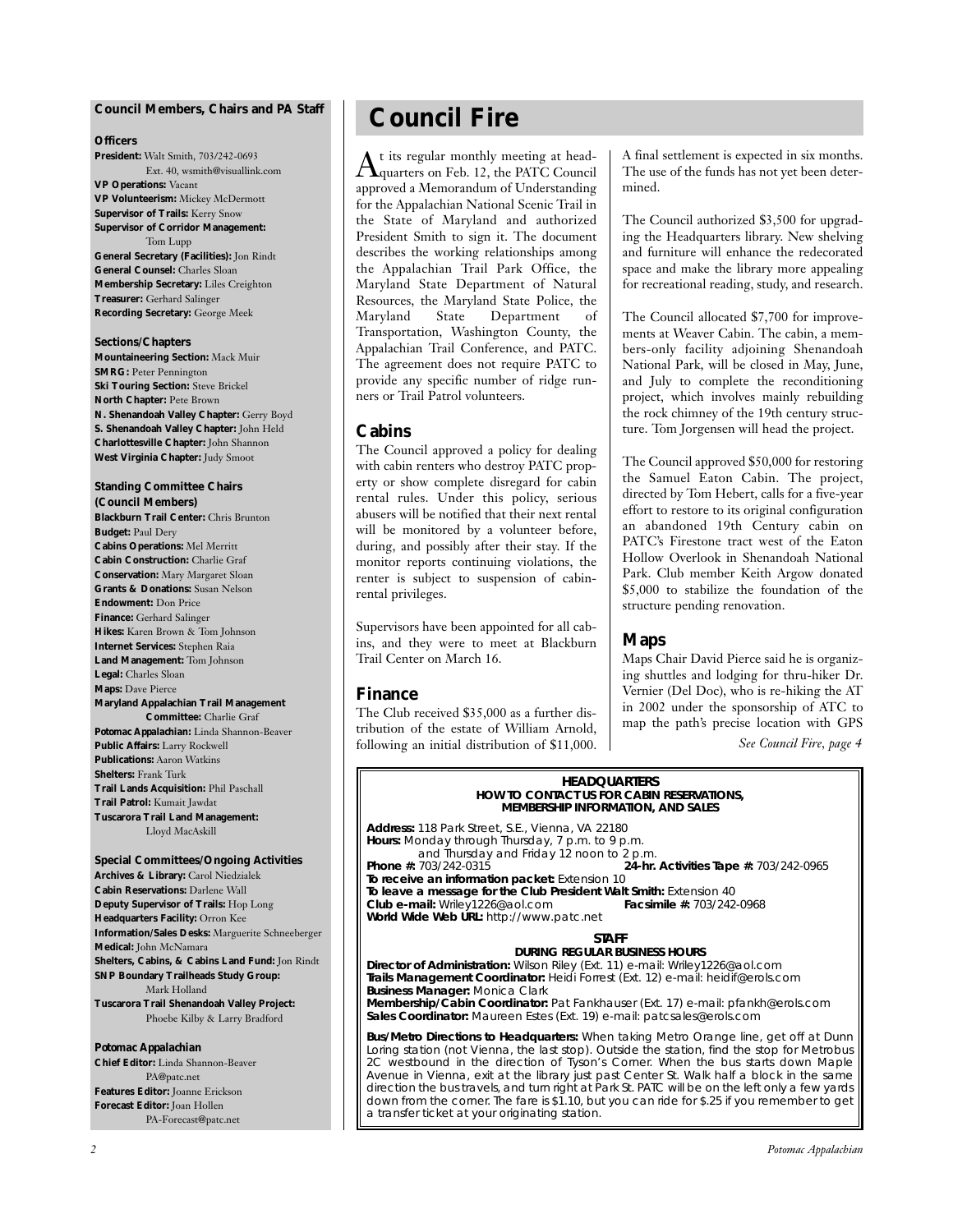## **Walt's Notes**

#### **Will We be the 'Stewards and Protectors of the Land?'**

For the past 18 months, the Futures<br>Group has pondered the role of the<br>Glad Clark Club in coming years. Which of the Club's objectives will be the most meaningful to members by 2027, our 100th anniversary? Will we be known primarily as the people who maintain the trails, simply the "dirt movers?" Or, is our future vision one that contains a broader scope?

A recent draft of the proposed 2027 Vision Statement, now being considered by the Executive Committee and Council for publication this year, begins, "For 75 years the Club has offered and will continue to offer outdoor experiences that allow us to appreciate the beauty of our land and the natural landscape as we escape the congestion of the road, office, and home for the woods. As we walk and work, alone or together, to clear the trails after a storm, put waterbars in place, and build sheltering facilities, we feel a sense of pride and ownership. We are the stewards, the protectors of the land."

Stewards and protectors of the land are uplifting descriptions to me. However, I believe that the titles indicate that I should be taking some additional actions beyond those required by my Overseer's work on Snead Farm Loop in Shenandoah National Park or the Half Moon Mountain Trail in George Washington National Forest. To me, at least, it seems that I should do more than clip the vegetation and remove blowdowns before I can earn such a lofty job description. But what else should we weekend weed warriors be doing in order to protect the trail lands?

#### **Beyond the Blowdowns**

In the past, I have quoted from Bill Bryson's book, *A Walk in the Woods*. 1 I do not recommend the book as an authority for the serious thru-hiker, but there is one passage that I especially enjoy because it illustrates how we ordinary people can become an influence over the uninitiated who visit our favorite natural trail lands. Bryson relates how a curious "tourist" reacted to the backpacks that he, Stephen Katz, and John Connolly were using while hiking in Shenandoah National Park.

*'No kidding! Sixteen miles on foot? With those things on your back? Man—ain't that a kick.' He called across the lawn.*

*Potomac Appalachian 3*

*'Bernice, come here a minute. You gotta see this.' He looked at us again. "So whaddaya got in there? Clothes and stuff, I suppose?'*

*'And food,' said Connolly.*

*'You carry your own food, huh?'*

*'Have to.'*

*'Well, ain't that a kick.'*

*Bernice arrived, and he explained to her that we were using our legs to proceed across the landscape. 'Ain't that something? They got all their food and everything in those packs.'*

*'Is that a fact?' Bernice said with admiration and interest. 'So, you're like walkin' everywhere.' We nodded. 'You walked here? All the way up here?'*

*"'We walk everywhere,' said Katz solemnly.*

*'You never walked all the way up here!'*

*'Well, we did,' said Katz, for whom this was becoming one of the proudest moments of his life.*

Bryson continued to relate his experience while at Big Meadows. "I went off to call home from a pay phone and use the men's room. When I returned a few minutes later, Katz had accumulated a small, appreciative crowd and was demonstrating the use and theory of various straps and toggles on his backpack. Then, at someone's behest, he put the pack on and posed for pictures. I had never seen him so happy."

There are Club members, hikers, Overseers, ridge runners, trail patrol and section members who do reach out to educate members of the public. There are some who achieve the sort of happiness of Katz when in contact with scouting, church, and educational and other community groups. But have these efforts been a priority for us? Are we known primarily by such activities? As the national capitol area becomes more heavily populated, will we be successful stewards if we do not become more of an amateur educator? I fear that the increasing number of people using the trails, without knowledge of trail etiquette or an appreciation for natural beauty, will overcome us if we do not double our efforts in future outreach programs.

#### **Toward Education in the Future**

I do believe that the Club will provide guidance for all of us, even the "dirt movers," in the future that will enable us to become meaningful stewards of the land. The new position of Supervisor of Information, Education, and Activities at the Executive Committee level is meant to provide a means for improving the coordination of educational efforts in the near future. Members have been indicating the desire for educational programs. The Club Membership Survey, conducted in September 1999, reported that 18 percent of the respondents checked "Learn about Outdoor Activities" as the reason why they joined the Club. Only the "Rent Cabins" category scored higher on that portion of the survey.

Another reason why the Club is moving toward more training and education is that members are providing the means to accomplish the job. For example, some members are donating property and monetary resources for educational purposes. In fact, one party has indicated in their will that their substantial property to be donated should be used to develop a program "to further people-nature understanding and living harmony, founded in an attitude expressed in much of the writing of Benton MacKaye, 'father of the Appalachian Trail.'" We have formed a committee to develop some ideas that may be used in the future in order to fulfill the wishes of that particular will.

So move over, Stephen Katz. There will be many more of us demonstrating and explaining the trail in the future. We will still be the No. 1 trail "dirt movers." However, we will also spend a little more time explaining why it is important for us to move the dirt in the first place.

See you on the trail,

<sup>1</sup> *A Walk in the Woods: Rediscovering America on the Appalachian Trail*, Broadway Books, New York, page 151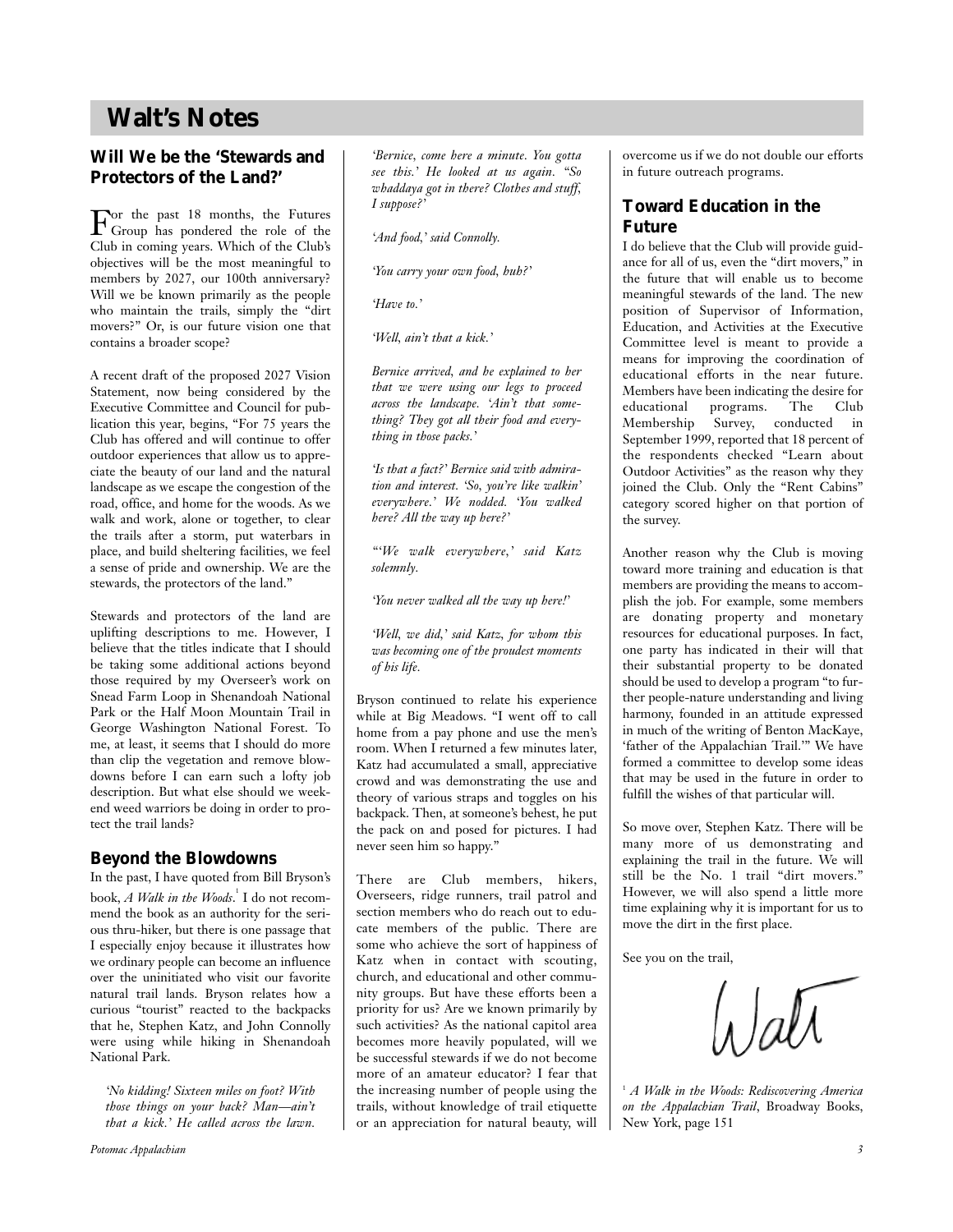#### *Crew, from page 1*

opportunity to contribute in a meaningful way so that others can enjoy trails to hike. And fifth, if you are bound to a desk for your regular job, this is just a great way to take a break at a minimal expense to you. Meals and lodging are provided, with the dinner meal (at least in the Shenandoah National Park) at a restaurant with selections from the menu. The Massarock Crew that works in the George Washington and Jefferson National Forests operates from a church camp where meals are provided. Though I believe that the Massarock crew dines out at a local restaurant.

The six Shenandoah National Park Crew Week dates this year are South District: Aug. 4-9 and Aug. 11-16; Central District: Aug. 18- 23 and Aug. 25-30; and North District: Sept. 2-6 and Sept. 8-13. The four Massarock Crew Week dates are June 16-21; June 23-28; Sept. 8-13 and Sept. 15-20.

#### **How Trips are Planned**

I will use my own experiences during the past four years to describe projects and the project selection process. During the year when I either do work on a trail or hike it, I look for locations that need work. I also ask Overseers if they have a project that they believe is beyond their capability to do. I will then discuss the project with Don Harvey, the Park Services North District Trails Supervisor. Once spring begins, Don and his crew are on PATC trails, as well as those the Park maintains, so he has his own list where additional effort is required.

As an example, this past September we worked on the Tuscarora/Overall Run Trail below Overall Run Falls. This is an example of a highly eroded trail, steep in grade (20 to 30 percent in places), that needed a concentrated effort of seven or eight people to rebuild/build water bars and check dams. Over a three-day period, a crew of eight was able to do the work that was needed to ensure the quick removal of water from the trail.

What we could not do was haul from areas adjacent to the trail good dirt to smooth the tread to a more enjoyable hiking surface. Our sole purpose was to ensure that the tread did not get worse. In previous years we have repaired damage from Hurricane Fran (September 1996) on the Thornton River Trail; placed rocks across the four stream crossings on the Thornton River Trail to facilitate crossing during higher flows; constructed steps on a nasty, almost vertical rise on Little Devil Stairs Trail; constructed lateral drains and elevated tread on Piney Branch and Piney Ridge Trails; and did minor relocations on Jeremys Run due to erosion of the existing trail from high water in the stream. And there have been several days of cross-cut sawing of blowdowns on many wilderness trails in the North District.

#### **What Trips are Like**

What is a crew week like? We leave from where we are staying about 7 a.m. and return at 5 p.m. to get cleaned up for dinner. Most of the trails that we work on have a one- to two-mile hike to the work site with the same distance to hike out in the late afternoon.

Generally, we spend five to six hours working, with 30 minutes for lunch and a mid-morning and mid-afternoon break. Being able to hike that distance and the ability to use some upper body muscles are all that's required. What I would tell anyone who is truly interested is, if you do not have a fitness program, start a walking exercise program. If you can walk two to three miles without getting tired, I think that you can do OK as a PATC trail crew member. Additionally, and depending on where we are working, we do take short hikes to good view vantage points within the Park.

For more information on Massarock crews, you can contact Charles Hillon at 703/754-7388 or e-mail charleshillon@earthlink.net. For information on the Shenandoah crews, contact Bernie Stalmann at 301/725-8876 or e-mail bstalmann@aol.com. For an application contact Heidi Forrest at PATC headquarters at 703/242-0315, ext. 12 or e-mail heidif@erols.com. PATC's home page also has information on the summer crews and an online application. ❏

*—Bernie Stalmann*

#### *Council Fire, from page 2*

surveying equipment. The new survey is necessary since the first GPS survey in 1999, also by Del Doc, produced unsatisfactory coordinate values for some segments due to equipment problems.

An elevation profile has been made for this year's Dogwood Half Hundred, which will be held on April 20. The one-page handout will be given to course participants for strategy planning. The 49.1-kilometer course has a cumulative elevation gain of 6,070 feet.

#### **Publications**

Carol Niedzialek's history of PATC in the '40s and '50s will be published in connection with the Club's 75th anniversary, and there is a project to interview long-time Club members for the archives. Paula Strain's new history book is on hold in search of an editor, but an editor has been found for George Meek's account of section-hiking the AT, which should be published by year's end.

#### **Other Business**

The Futures Group announced that it expects to disband in April, following approval of the Club Vision Statement for 2027 and review of PATC goals.

Discussions with Lee District of the Forest Service have resulted in adding about 40 miles to the PATC trail inventory.

Volunteers have been trained for Bear's Den Hostel, and new volunteers will be trained individually. Reconstruction of Manassas Gap shelter is completed, and work on Dick's Dome was about to begin.

PATC, as part of the Hikers for Clean Air Coalition, has co-signed a letter to Vice President Cheney calling for efforts to keep coal-fired power plants clean.

The February membership report showed a total of 6,512 (just one less than the previous month), but the figure only includes duespaying members, not life members.

North Chapter reported that several hikes are planned for Hiking Week in Pennsylvania, which will be observed May 11 to 19.

Trail Patrol has received a \$985 grant from ATC for Leave No Trace education materials. The Club has also received a matching grant of \$1,000 from ATC for winch supplies and a high-line grip hoist.

The February Council meeting was attended by eight Club officers, 13 committee chairs, three chapter and section representatives, one staff person, and one other Club member. ❏

*—George Meek, Recording Secretary*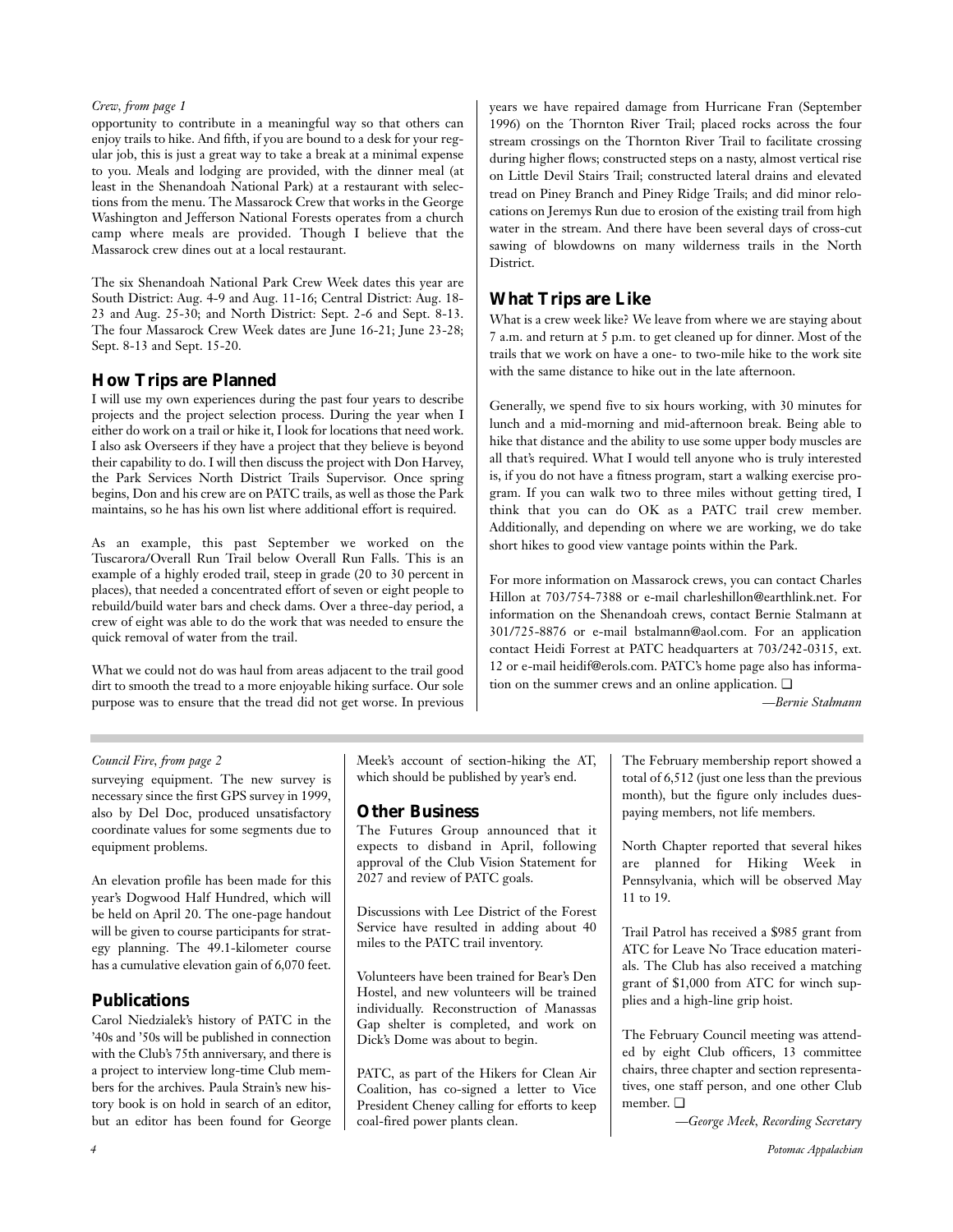# **Dogwood Half Hundred — The Course**

Ever since the relocation of the Dogwood Half Hundred to its new course two years ago, a great number of participants have expressed curiosity in the overall elevation gain of the route.

Thanks to the expertise of Dave Pierce, Chairman of PATC's Map Committee, we now have the answer  $-6,070$  feet of total elevation gain and 6.070 feet of total elevation loss – since the course starts and finishes at the same location.

Shaped like a butterfly, or if you prefer, an eagle in flight, the Dogwood course involves 14 changes of trails to reach its scenic highlights: Signal Knob, Meneka Peak, Sherman Gap, Buzzard Rock, and Fort Valley Overlooks and Mudhole Gap, as well as the ridgelines of Three Top, Green and Massanutten Mountains. Nevertheless, there is a common thread binding together all these trails, mountains, and viewpoints – the Tuscarora Trail. Cumulative Dogwood mileage on the Tuscarora is 14.2, nearly half of the total route.

Since its founding 17 years ago, the Dogwood Half Hundred has emerged as one of the premier endurance hikes in the Mid-Atlantic region, regularly drawing participants from as far away

as Chicago. The heroic exertion of its hikers is matched by the enthusiasm of its volunteers, who are the backbone of the event. Exemplifying the finest traditions of PATC, the volunteers also spend the day in the mountains, dispensing food, liquid, and medical care and encouragement to the hikers; manning critical trail junctions and the registration and finish tables; tracking the progress of each hiker; and providing sweep teams behind the field and bowls of chili at the finish.

This, then, is the Dogwood Half Hundred, a combination of a challenging route and volunteer commitment that has grown since 1986 into a classic event. ❏

*—Ric Francke*

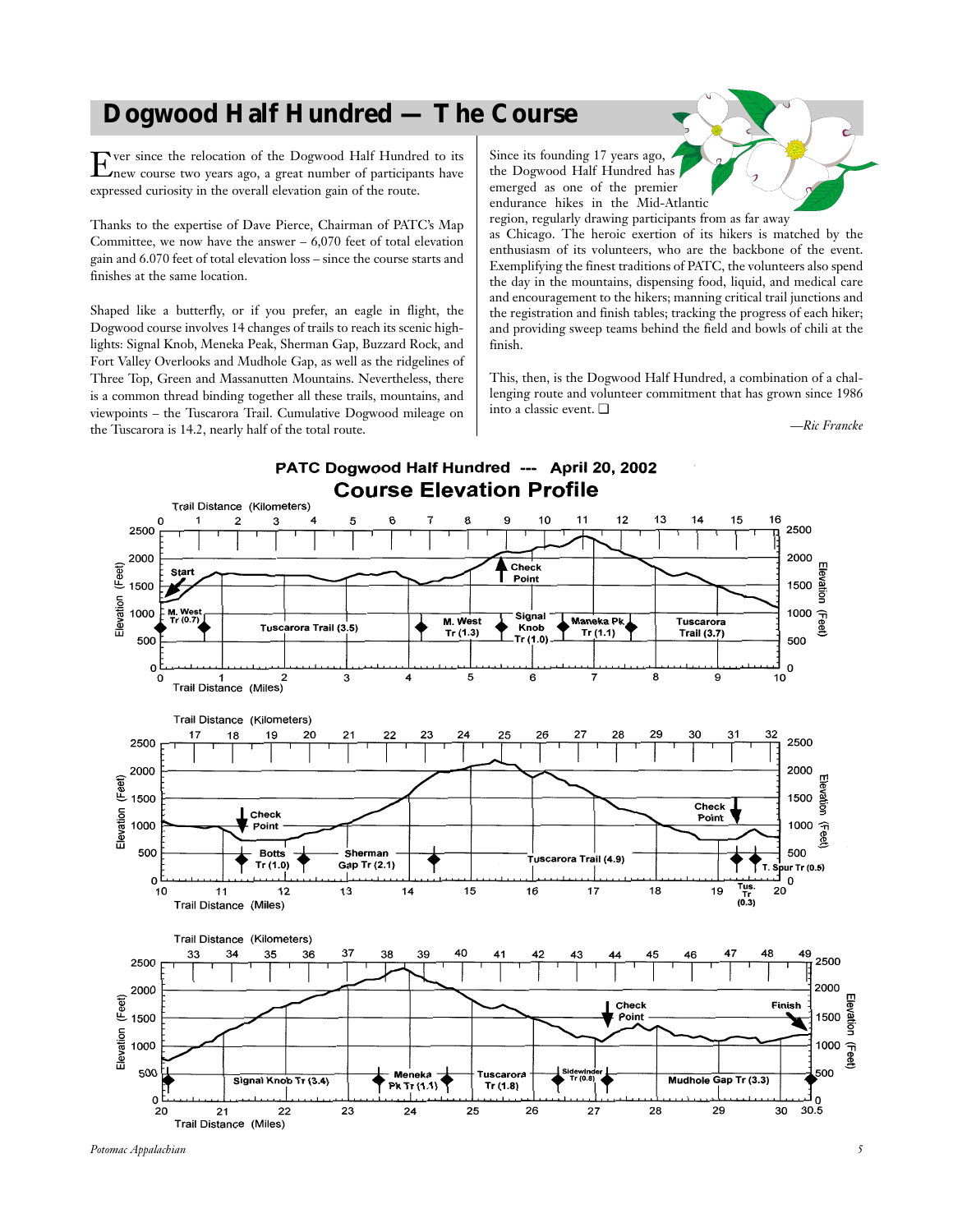# **Having Fun and Feeling Smug on the Trail**

**"**  $\sum_{\text{activity}}$  Naming things" is a peculiarly human to activity. When we can put a name to something, we "have" it. At an overlook, we recite the names of the peaks and gaps of a distant ridge – especially if we've hiked that ridge.

There is a wealth of naming to be done along the trail to the overlook. Flowers, shrubs, trees, birds, insects, even types of

rock. In fact, the naming problem is overwhelming. Too many names! A novice hiker once asked me how to begin to learn the names. My suggestion was to start with ferns.

#### **Learning Ferns**

Why ferns? Because the naming problem is manageable. There are about a dozen common ferns in our hiking areas.

Most ferns become active in the spring and remain through late fall. Some stay green all year, but even those that wither are often recognizable through the winter. They don't bite, sting, or give you a rash. They don't blossom briefly then disappear. They don't have half a dozen different "calls." They don't fly or slither away before you get a good look at them. In short, you can depend on them.

You'll need a guide, of course. But you can copy the descriptions of the dozen commonest ferns and hike

with only a few sheets of paper. Here are the commonest ferns along our trails: Christmas, common polypody, ebony spleenwort, sensitive, ostrich, interrupted, cinnamon, royal, bracken, oak, hayscented, spinulose wood, and lady. Oops, that's 13.

Once you "have" these, you are ready to encounter a less common fern and confidently know that you haven't met it before.



What you learned in order to distinguish the commonest ferns will inform your observations of the newcomer, so that you can make some mental notes and look it up when you get home.

If you are new to the naming of wild things, the ferns offer a chance to train your eyes to see distinctions. You'll need that ability to put names to other classes of wild things.

#### **Favorite Haunts**

Ferns tend to have favorite haunts, so you can anticipate seeing them. "If I were a polypody, I'd locate on these damp rock outcrops." And there it is – common polypody! If you want to impress your hiking partner, learn the scientific name, "Why, that's just Polypodium vulgare." Rolls right off the tongue.

If you are homebound during a winter storm, you can read up on the secret, sexual life of ferns. Makes human reproduction appear simple.

Mastering the ferns gives you confidence to tackle something else. You might expand into mosses and groundcovers. Or move up to shrubs and trees of the understory. Or trees of the canopy. Or the fauna – did you realize that we have four species of tree squirrels?

Wait! Start with the ferns. ❏ *—Wil Kohlbrenner*

# **Volunteers Needed for GPS Survey Support**

This spring and summer, the Appalachian Trail Conference is sponsoring thru-hiker Dr. Vernon Vernier (trail name "Del Doc") to repeat his 1999 hike, during which he used Global Positioning System (GPS) equipment to perform a survey of the Trail. At that time, equipment problems and lack of consistent, publicly available base station data made the resulting locational values less than satisfactory. On this year's hike, Del Doc will be using improved GPS equipment, including his own base station. For those not familiar with professional GPS surveys, a base station, set up at a location whose position has been predetermined, gathers positional data at the same instant the rover instrument is gathering its positional data. Errors in the observed coordinates at the base station are used to adjust, in Del Doc's case, the observed Trail coordinates. The result will be coordinates at submeter accuracy for the location of the Appalachian Trail.

As much as possible, Dr. Vernier will be "speed hiking" without tent or food but will be hauling 20 pounds of electronic gear and batteries. In addition, he has to retrieve stored data from the base station every evening and reposition the base station every few days.

Volunteers are needed to lodge and/or shuttle Dr. Vernier to and from trailheads. Lodging should be reasonably close to one or several public road crossings of the AT. For the evening pickup, shuttle drivers should have access to a cell phone so they can receive lastminute rendezvous information from Dr. Vernier. Volunteers are also needed to allow Dr. Vernier to set up the GPS base station at their home or office building. These locations should be reasonably close to the AT and preferably on a ridge, or similar high location, offering a clear view of the sky 30-degrees above the horizon.

If you can help with the support needed, please contact Dave Pierce, preferably as soon as possible but no later than May 15, 2002 (evenings by phone at 703/281-6273, or by e-mail at daveruthpierce@erols.com). ❏

*—Dave Pierce*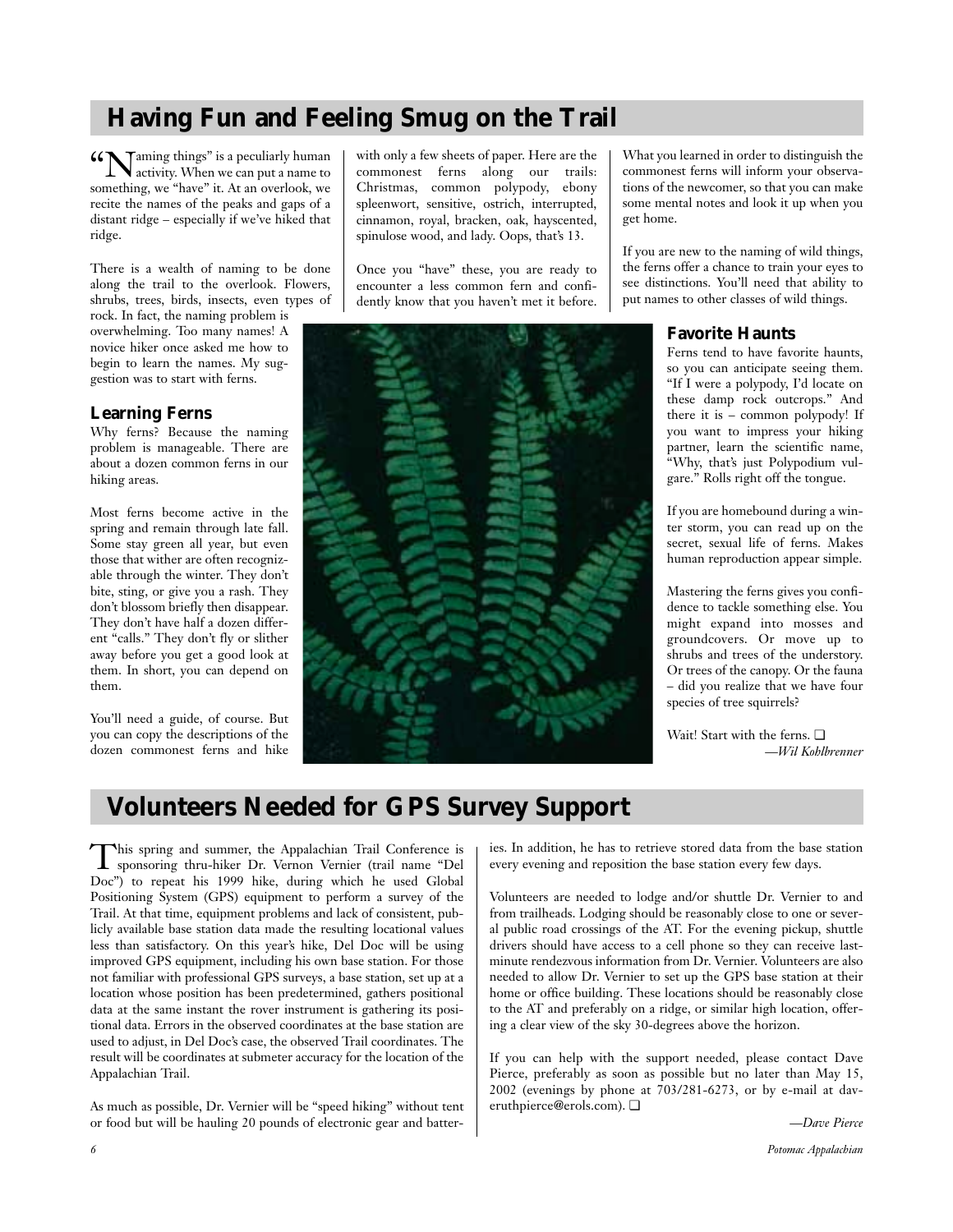# **Small (?!?) Visitors Inspire Cabin Restoration**

In early summer, the troubles with the neighbors at Manassas Gap<br>shelter increased. Furthermore, there were some notes to the effect shelter increased. Furthermore, there were some notes to the effect that the accommodations were not up to PATC's high standards. Shelter Chairperson Frank Turk visited the shelter and observed that the neighbors had in fact moved in and firmly established housekeeping. Rodney and Harriet Rat could not be persuaded to leave and were often heard making noise, partying all night long. After consultation with pest-control experts, it was decided that formal eviction notices should be served to the Rat family and that the sleeping platform would need to be removed. After more planning and reflection, it seemed that this would also be a good time to do some much-needed structural repair on the shelter.

The shelter, constructed of logs, was sitting directly on the ground, and rot had already consumed several of the bottom logs. Therefore, it was decided that the logs would be replaced, which required the shelter to be jacked up so that new pilings could be erected under the repaired shelter. As the saying goes, "This was much easier said than done." Obtaining the supplies and the transportation required to get everything to the site proved to be much more of a challenge than was originally envisioned.

Project leader Frank contacted his hard-core group of volunteers who have helped him in the past and asked if they had any good ideas on what the best method would be to lift a log shelter and if they happened to have any spare logs to donate, because finding enough timber is always a problem. Fortunately, at this point fate stepped in. Frank happened to have a meeting scheduled with the Park Ranger at Greenbrier State Park. As he was driving on the access road into the Park, he noticed workers were clearing trees from the right of way. The trees were just the right size needed for the Manassas Gap Shelter, and after a short conversation with the Park Ranger, the log supply problem was solved! The logs and other supplies began to flow into the site several weeks before work started.

#### **Cleaning House**

The first order of business was to remove the sleeping platform that was home to the rats. Volunteers Henry Horn and John Coffey donned biohazard suits and respirators to protect themselves while removing the platform. The trash and sleeping deck had first been sprayed with several applications of bleach to control any rodentborne diseases. It was amazing to see all of the different things that the rats had amassed. Perhaps they were even helped by a few careless hikers! The rats had collected metal silverware, lighters, coins, socks, knives, and clothing of all kind. Frank and Bob Stransky, another volunteer, burned all of the trash that was burnable. Cleaning out the rat's "house" took almost a full Saturday.

Sunday was then spent beginning the jacking up process. The shelter needed to be lifted above the damaged logs to allow their removal. It was during this process that volunteers discovered that there were more bad logs than originally thought! Workers also ascertained that they didn't have enough blocking and jacks to take the job to the next level that particular weekend. Moreover, the outhouse was in need of repair and volunteer Jim Stacy spent the weekend painting and getting the measurements for the wood that needed to be replaced. The first weekend was filled with hard work, and by the end the workers had progressed to a good stopping point.

The volunteers looked forward to the next weekend with much anticipation. We now had the proper equipment to raise the shelter high



*John Coffey and Henry Horn in bio suits. Think they're kidding about avoiding mice???*

enough to put the new logs underneath and to dig the holes for the new pilings. The logs had been peeled and notched before being placed into the right position. Each time this was done the shelter raised higher in order to allow the new logs to fit underneath the other "healthy" logs. This was a time- and labor-consuming endeavor. Somehow, to our misfortune, we ended up being one log short. Auspiciously, there was a locust log nearby, and we were able to cut it to the proper length. The team of volunteers then used log carriers and brought it to the worksite where it was peeled and notched just like the others.

Concurrently, a hardy team of workers was digging the new piling holes. The holes needed to be under the raised shelter, and this made it quite difficult to get the shovels under the overhead logs. Therefore the digging of the new holes took a lot more time and effort than was expected. On Sunday, big cardboard sono-tubes were placed into the holes that had painstakingly been dug on Saturday. The tubes were then filled with concrete and rebar. When dry, these concrete-filled tubes would be the new pilings the shelter would sit on. Jim Stacy continued working on the outhouse. This time he replaced the damaged wood, the toilet seat, and the old opaque skylight panel for a new clear one. With the new paint and the light that the clear panel allowed in, the outhouse interior was now bright and clean.

#### **Pilings Dry, Work Resumes**

There was a gap of two weeks before the third work session was to roll around, allowing the pilings to dry sufficiently to support the shelter. Lowering the shelter was a difficult task because the pilings had a 4-inch piece of rebar sticking out of the top, and the shelter needed to have holes drilled into the logs directly above the pilings. Then the shelter was lowered carefully and slowly. Once this was accomplished, the work on the new sleeping deck could begin. New stonework was placed around the pilings. By the end of the weekend, a new deck was in place and the shelter was in its permanent position.

On the fourth weekend, a large and ready-to-work crew of volunteers showed up to try to put the finishing touches on the shelter. The logs needed to be chinked and the insides painted, and the deck also needed more work. Volunteers Pat Sanborn and others painted both the exterior and the interior of the shelter. Volunteers John Coffey and Eric Duce filled the gaps between the logs with scrap wood and covered the remaining gap with hardware cloth, while Henry Horn and

*See Shelter, page 8*

Photo by Henry Horn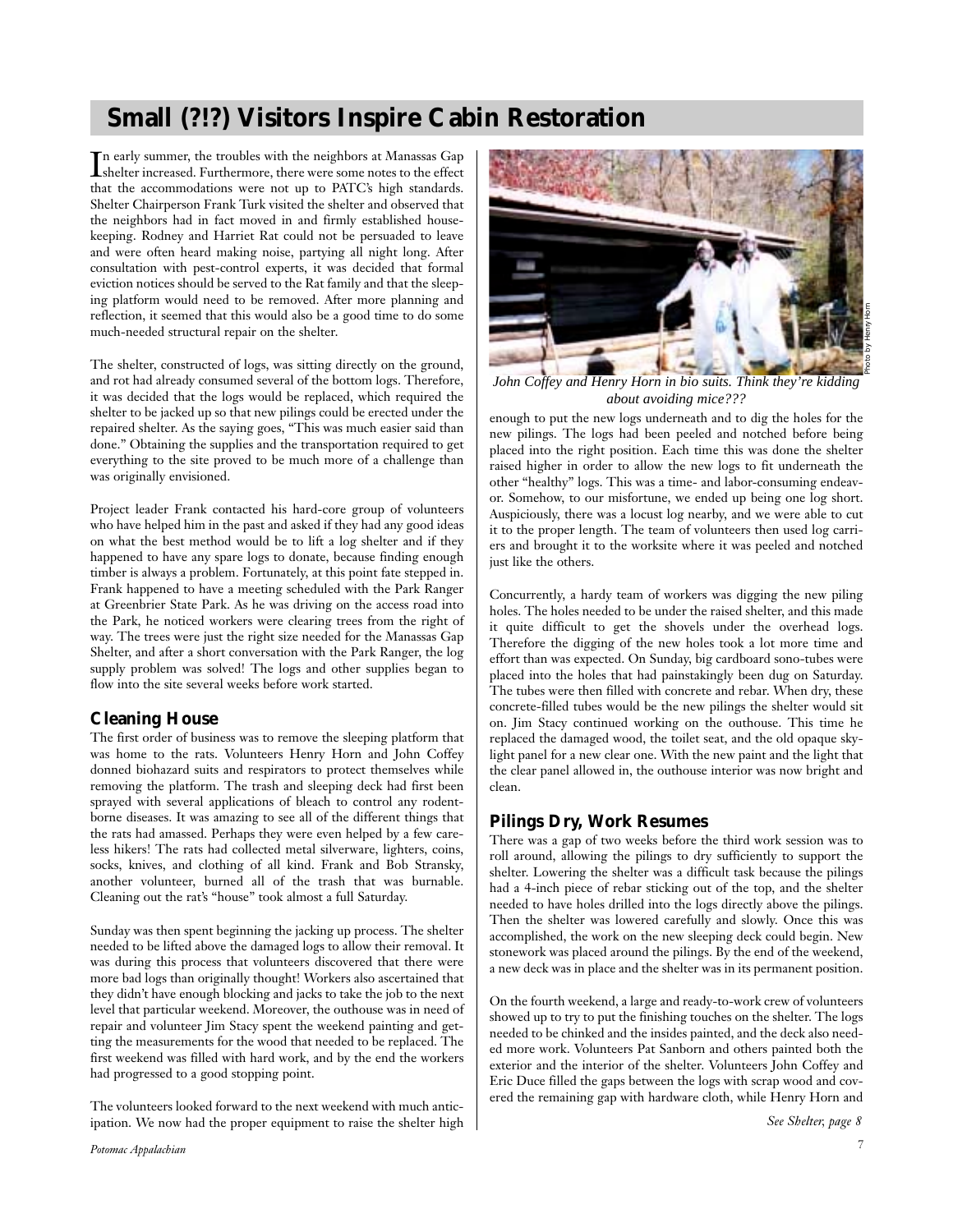# **Bob Pickett's Appalachian Nature: Lepidopterans**

Did you know that some of our moths and butterflies spend the winter as winged adults? Moths and butterflies, known as lepidopterans, are members of the insect order. They exhibit complete metamorphism, meaning their larval form (in this case, known as caterpillars) is totally different from the adult form. This differs from incomplete metamorphism exhibited by more primitive insects (like crickets and grasshoppers), where the adults look the same as the larval form (in this case, known as nymphs), only larger and with wings. Lepidopterans can over-winter as eggs, larvae, pupae, or adults, depending on the species. While most species of both

moths and butterflies over-winter as pupae in silk-wrapped cocoons (moths) or secreted shells, called chrysalis (butterflies), three butterflies can be found throughout the winter as adults. In March and early April, Mourning Cloak, Question Mark, and Comma butterflies can be seen flying in the leafless forest searching for mates. These members of the brush-footed butterfly family survive the winter by drastically lowering their metabolism, producing glycols (an antifreeze substance in the blood), and supercooling the water in their cells (allowing the water to drop below the freezing point and still remain a liquid). While most of the winter these butterflies will remain dormant, they can occasionally be seen in flight during late winter warm spells.

Surprisingly, there are about 50 species of North American moths that not only overwinter as adults, but also are active during warm spells throughout the winter. What is more surprising is that some moth species of the Geometrid family can fly at temperatures as low as 26 degrees F., yet they cannot generate heat, shiver, produce glycols, or even supercool! Science does not yet know

how they do it. They apparently feed exclusively on sweet sap oozing from wounds in tree branches made by squirrels for fuel. This is the time to find these unique moths by scraping honey, molasses, and mashed fruit on tree bark and checking them after dark. By the end of April, these moths will have mated and

laid eggs. The eggs will hatch into caterpillars that will eat the newly emerging foliage and then drop into the leaf litter to form a cocoon, remaining dormant throughout the summer (aestivating – the opposite of hibernating) until it is time for the fall metamorphosis.

While evolutionary relationships among major lepidopteran groups are not well understood, due to the paucity of fossils, current theory suggests that butterflies are just a branch of brightly colored moths. It is believed that the first lepidopterans were moths that evolved with flowering plants during the Cretaceous Period, often called the "Age of Flowering Plants," 65 million to 135 million years ago – a time when dinosaurs also roamed the earth. Early in their evolutionary history, moths probably escaped most bird predation by becoming nocturnal. But by the Eocene, some 45 million years ago, echolocating bats evolved, and moths were again vulnerable at night. In

response, some moth species evolved ear structures that allowed them to hear the bat's sonar. In a typical tit-for-tat fashion, bats then evolved a higher frequency-pitch that could not be heard by moths. At present, the ball is again in the moth's court. Butterflies, on the other hand, originally all nocturnal fliers, opted to return to a diurnal existence. (Again, the exception to the case exists with a nocturnal group of butterflies known in Panama. Not surprisingly, these butterflies have an unusual ear, found on their wings, capable of hearing ultrasound!)

There are roughly 10 times more species of moths than butterflies. Comparing species of moths to butterflies respectively, there are 100,000 versus 15-20,000 species worldwide; 11,000 versus 750 in North America, and 1,000 versus 150 species found in Maryland. ❏ *—Bob Pickett*

#### *Shelter, from page 7*

Paul "Lucky" Luckenbaugh finished the sleeping deck. Carl Bock, a highly skilled volunteer, began the stonework around the pilings, making them truly beautiful and artistic. Frank, Henry, and John then spent the night to inaugurate Manassas Gap as being once again a serviceable shelter. Sunday was a short day spent chinking the logs, but as hard as everyone tried, the shelter still remained unfinished in several areas.

#### **Work Crew Perseveres**

Two weeks prior to Christmas, a work crew was assembled to finish up the loose ends. Henry and John finished chinking in between the



*Manassas Gap Shelter is again safe and sound (before picture)!*

logs and completed the sleeping deck. Frank cut up all of the downed trees in the area. As the day progressed, more people came to help. Kim Grutzik, the shelter's Overseer, and three friends arrived and started to split and stack the wood Frank had just cut. By the end of the day there were two cords of wood for future campers to use. The rockwork around the pilings was finished, and Henry assembled the new entrance platform and shaped the threshold board. The group held a potluck lunch to celebrate the completion of the shelter! Hotdogs, cold cuts, and beef stew started the feast, and cheesecake for dessert helped polish off the meal. The shelter was given another coat of paint inside and the area cleared of all construction debris. The shelter was complete.

Now that the work was done, the volunteers could step back and admire all of the changes they had wrought. The renovated shelter is now the cozy type of place any hiker would love to see at the end of a long and rocky day. A sincere note of gratitude goes out to all of the workers; not enough can be said about the wonderful group of volunteers that made this whole project possible.

As a postscript to all of our hard work, Carl Bock made a new sign for the shelter, and it is now prominently displayed on the shelter's side. Kim Grutzik has constructed a new logbook box and installed it in the shelter. Good luck to Kim as Overseer, and happy hiking to all! ❏

*—Henry Horn*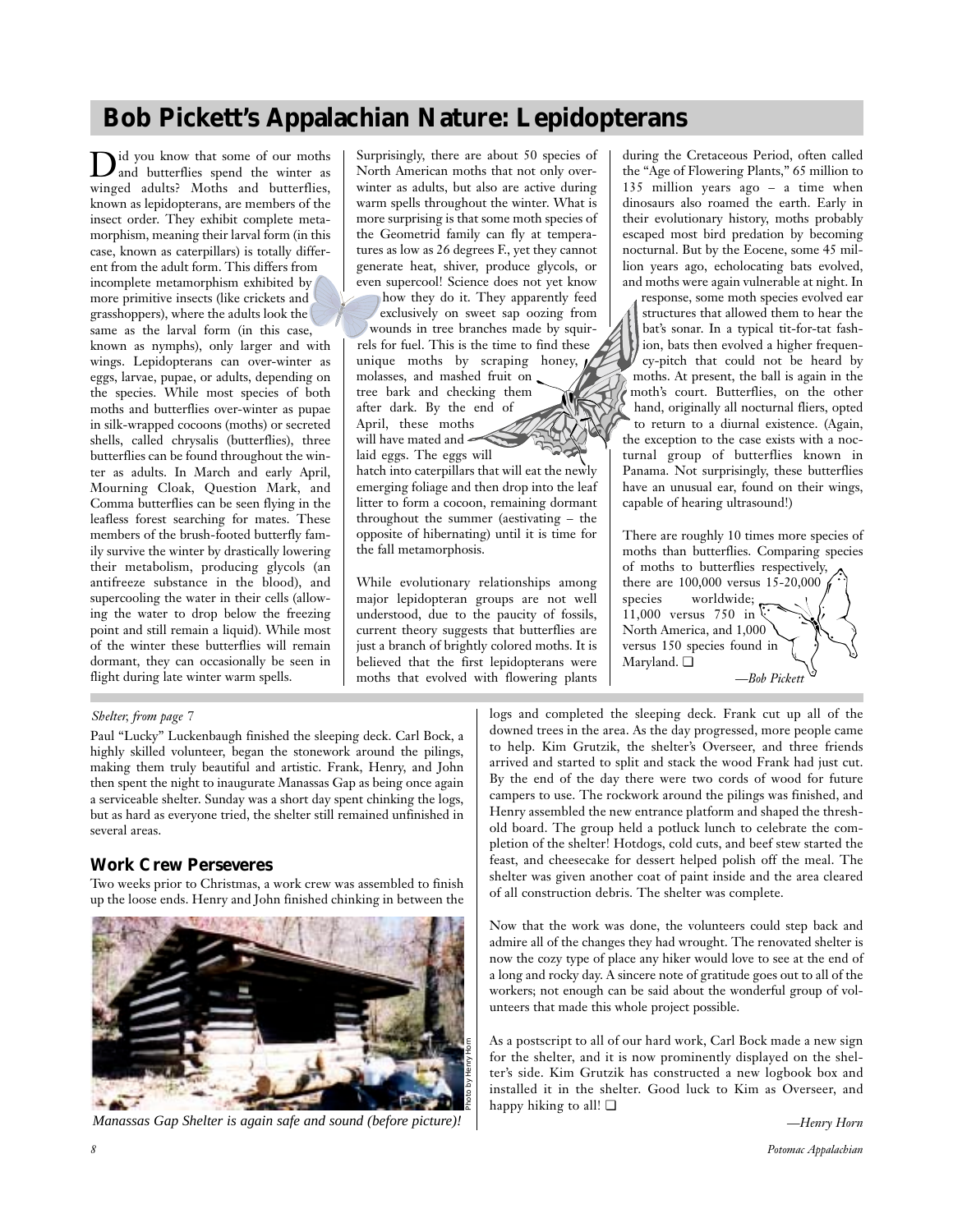# **I Became Part of It**

In the midst of the fury, there was calm.<br>Seemingly unperturbed, the spray-cov-Seemingly unperturbed, the spray-covered figure gently and precisely parted the surface with his blade, like a master surgeon carving flesh. The paddle entered and exited the water without making the slightest disturbance, looking more like a natural extension of the paddler's arm than an artificial tool to be manipulated. The fragile-looking craft, seemingly held just above the maelstrom by some supernatural protecting force, responded to the subtle influence and was guided on exactly the course it needed to be on to thread itself between the huge boulders and standing waves. In a few more breathtaking seconds, it shot out into the quiet glide below the rapids, and suddenly it was over.

### **Water Dancing**

It was one of those rare summer days, when the usually oppressive Virginia heat had for a time given way to an invigorating coolness that reminded one of spring. Remnants of the pre-dawn fog drifted up from the river surface in tenuous wisps, mixing with the mists born of the white water, adding an aura of otherworldliness to the scene. I was perched on a high cliff overlooking Great Falls, watching a group of kayakers work the rapids of the Potomac River far below. Distant kin to the water strider, their surface maneuverings were a magnification of the classic strider pattern of shooting down the main flow of the rapids, catching an eddy into a quiet backwater, and furiously paddling back upstream along the bank to do it all over again. And, like the strider, it seemed that for the kayakers it was not so much the destination, but the going that really mattered.

A few of the kayakers, the really good ones, stood apart from the rest by their ability to make what they were doing look effortless. One of them, in a breathtaking maneuver that made the front end of his kayak go straight down into the water so that the entire craft was vertical, did a double pirouette on the nose of his craft and made it look graceful and easy, like a master ballroom dancer working his magic across a watery dance floor.

Then it struck me – that was just what the kayakers were doing – dancing on water. A water dance, a physical exhibition every bit as practiced and as graceful as the one performed by the ballroom dancer. It was the same kind of grace that I had seen once before, when I watched with awe an aging master of the martial arts performing his solo forms in an empty, dimly lit studio. It was a grace that comes from being totally immersed in the actions you are engaged in, a grace that comes not from the logical thinking mind, but from somewhere deeper. It was a grace that comes with having a completely integrated mind and body, with being one with what you are doing, completely a part of the natural flow of events.

### **A Fusion of Mind and Body**

It seems to me that this grace, this personal integration of the mind and body, can be viewed not only as an end in itself, but as evidence of an even higher state of being. A

*The mountains, I become part of it, the herbs, the fir tree, I become part of it. The morning mists, the clouds, the gathering waters, I become part of it. The wilderness, the dew drops, the pollen, I become part of it.* **—Old Navajo chant**

student of the spiritual history of our species eventually notices a common thread running through most spiritual and religious traditions. It's not just an interesting historical coincidence that cultures as vastly different and as widely separated as ancient China, imperial Japan, and many Native American nations have viewed the integration of the mind and body as a gateway to an even greater state of integration, the integration of the individual with the universe itself.

Wise men in these ancient cultures, whenever they were in need of meaning or direction in their lives, would embark upon an outward journey, which they viewed as valuable mainly as the setting for another kind of journey, an inward journey. This dual journey of the body and spirit took many forms, but almost inevitably at its center was a solitary wilderness sojourn that served as a prelude to deep insight and personal vision. So, the Native American went alone into the woods questing for his vision, the Zen monk went into the mountains in search of his enlightenment, the Christian ascetic went into the desert in search of his God. Using various physical, meditative, breathing, and prayer techniques, they would attempt to communicate directly with their God. If they were of the proper sort, they would return with a vision or a message that would provide them meaning, bringing together the disparate parts of their lives into a cohesive whole. The pattern would have become clear. They would have become fully integrated human beings.

### **Finding the Connection**

I would put it down that this integrated state of being is reserved not only for the spiritually elite or those with special abilities, but may be approached in ways in which we all can participate. It could be as simple as sitting beneath a tree for an entire day until you feel totally connected, an integral part of the myriad natural processes taking place all around you. It could mean practicing low-impact camping, not to the point where you sleep standing up because you don't want to damage the ground, but just leaving no permanent scars on the land, not only for the sake of the people that come after you, but also out of a deep respect for the land itself. It could mean looking at that approaching storm front not with trepidation, but as a welcome opportunity to experience a different facet of nature by sitting out unprotected in the midst of the storm and observing its life and death firsthand, rather than taking shelter and insulating yourself from one of the grandest natural processes of all. It could also mean leaving the trail occasionally to venture cross-country where few choose to go and in the process, discovering, in the heart of the wilderness, your own true heart.

It would seem, then, that it's not really important exactly what you do, but your attitude that is key. The goal is to dissolve the boundaries that usually separate us from the natural world, to feel so much a part of things that there is no "I," there is no "wilderness," there is only the all-inclusive process – what the ancient Chinese called "the Tao," what Native Americans call "the spirit that moves in all things," and what we shallowly refer to as "Nature." Colin Fletcher described the experience well when he said that "at such moments you do not 'commune with nature' (a trite phrase that seems to classify nature as something outside and separate from we humans). At such moments you know, deep down in your fab-

*See Kayak, page 16*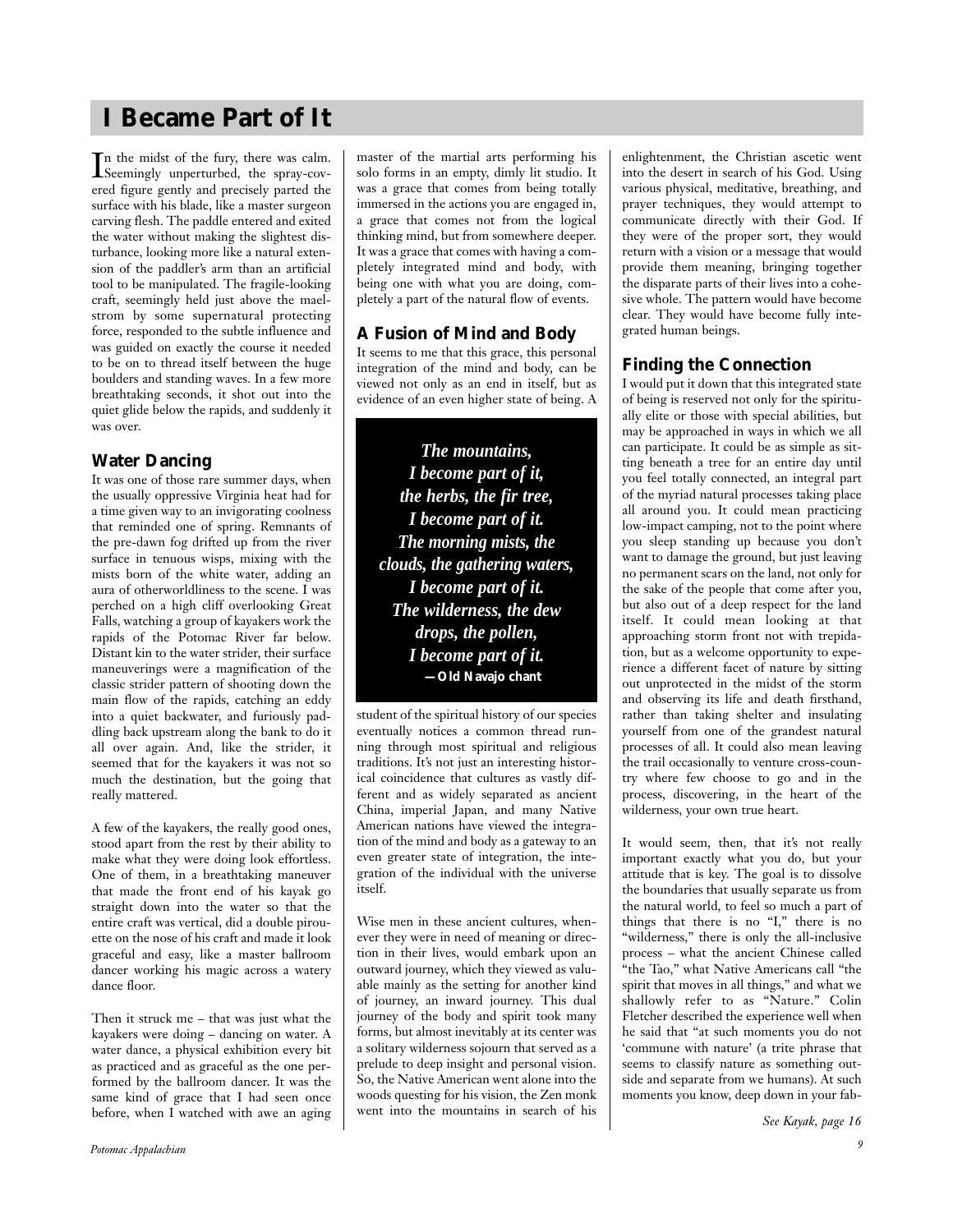#### **Charlottesville Chapter**

The Charlottesville Chapter hikes every Saturday, summer, winter and in between. Hikes are usually 8 to 10 miles. We usually maintain trails on the last Saturday of the month. Meet at Sprint parking lot, 2307 Hydraulic Road at 9 a.m. with food and water for the day. The majority of hikes are in the southern and central districts of Shenandoah National Park, with some in the north district and in George Washington National Forest. Our Chapter hikes are posted at www.patc.net/chapters/char/hikes.html. INFO: Jere Bidwell 434/295-2143 or John Shannon 434/293-2953.

#### **North Chapter**

The North Chapter of PATC conducts monthly trail work trips on the Maryland and Pennsylvania sections of the Appalachian Trail (AT) and on the Pennsylvania sections of the Tuscarora Trail. We also lead hikes on these and other trails. Maryland AT work trips are generally held on the first and third Saturdays - contact Mark Mitchell (mdtrail@yahoo.com) 301/461-7048 for information. Pennsylvania work trips are generally held on the AT on the first Saturday and on the Tuscarora on the third Saturday - contact Charlie Irvin 301/447-2848 or Pete Brown (peter.brown4@worldnet.att.net) 410/343-1140. Pennsylvania AT work trips also include an optional Saturday night stay at the Gypsy Spring cabin. Dinner, breakfast, and camaraderie available. For information on upcoming hikes, contact Chris Firme (bncfirme@innernet.net) 717/765-4833. For general chapter information, contact chapter president Pete Brown or visit the North Chapter home page (www.patc.net/chapters/north/).

#### **KEY to Forecast Activities**

All events are marked for easy identification. Late changes or cancellations are listed on the weekly information tape (703/242-0965), which is updated on Sunday evening for the following seven days. The Forecast can also be found on PATC's web site at www.patc.net.

- ` Hiking Trips
- **林** Backpacking Trips
- Q. Trail Work Trips
- <u>d</u> Cabin/Shelter Work Trips
- $\stackrel{*}{\bullet}$  Special Events
- $\blacksquare$  Meetings
- ASkiing

*Note to all hike leaders:* Please ask nonmembers on your hike if they would like to join PATC, then get names and addresses so a Club volunteer can send them information packets. Thanks!

#### **Northern Shenandoah Valley Chapter Chapters**

The Northern Shenandoah Valley Chapter sponsors hikes in national and state parks and forests in the Shenandoah Valley vicinity, open to the public, on a monthly basis except during the winter. Hikes are posted in the Forecast. Other activities are in the NSV Chapter Newsletter. For further information contact Gerry Boyd (gerryb@compuserve.com) 703/281-7216.

#### **Southern Shenandoah Valley Chapter**

See Forecast (or our link from PATC website) for work trips and hiking events sponsored by the Southern Shenandoah Valley Chapter. Hikers from the DC area should allow about 3 hours to get to our region. INFO: in Harrisonburg, call Alvin 540/434-6244 or Lynn 540/234-6273; in Waynesboro, call Michael 540/943-8695; in Staunton, call Doris 540/885-4526.

#### **West Virginia Chapter**

Chapter meeting at Highacre are on the second Wednesday of Feb., Apr., Jun., Aug., Oct., and Dec. See Forecast for upcoming activities. For information abou the chapter or to receive the newsletter, contact Judy Smoot 540/667-2036 or e-mail wvpatc@hotmail.com.

#### **Ski Touring Section**

The Ski Touring Section has served since 1974 to introduce Washington area residents to crosscountry skiing and to provide cross-country skiing opportunities to experienced skiers. The Section sponsors winter weekend ski trips for all levels of skiers to nearby mountains in Maryland, West Virginia and Pennsylvania, as well as periodic social events year round. INFO: Steve Brickel 301/946-2520 or sbrickel@erols.com.

#### **Mountaineering Section**

We're a diverse group of local Washington, DC area climbers. Young and old, male and female, crag rat, sport climber, and alpinist, active and armchair types – we all enjoy climbing in its many varieties. We also share common interest in promoting safe climbing, conserving the outdoors, developing new climbers' skills, representing the Washington area climbing community, and having fun! We provide instruction for those wanting to learn the basics – we're not a school, but we can get you started. We go climbing, either locally or further afield, nearly every weekend. In the winter we organize trips to the Ice Festivals in the Adirondacks and the White Mountains for beginning and advanced ice climbers. For further information contact Mack Muir 703/768-5724 (MackMuir@ edisaurus.com) .

#### **PATC Midweek Hikes**

PATC's Vigorous Group hikes 8-10 miles at a fast pace; and the Easy Hikers hike 5-8 miles on trails with little elevation change. See below for scheduled trips; check the weekly tape (703/242-0965) on Thursday or Friday for any changes or additions.

#### **Other Clubs' Hikes**

Capital and Wanderbirds hike on Sundays, traveling by bus and leaving from downtown, with suburban stops as well. Center Club, Northern Virginia Hiking Club and Sierra Clubs hike on both Saturdays and Sundays using carpools, which often leave from a suburban Metro stop. Schedules are available at PATC Headquarters and are published in area newspapers on Fridays.

#### **Meetings**

Meetings are held at PATC HQ, 118 Park Street, S.E., Vienna, VA unless otherwise noted.

#### **Trail Patrol – First Tuesday**

7:30 p.m. Trail Patrol volunteers are PATC's goodwill trail ambassadors to the hiking public. They provide a visible, reassuring presence on the trails, educating the public on good hiking practices, minimum impact hiking and camping ethics. Patrol members are trained in land navigation, emergency procedures, radio communications and personal equipment. All patrol volunteers are also expected to become certified in a recognized basic first aid course. Some equipment and uniform items are provided upon completion of training. INFO: Kumait Jawdat 202/328-8137 or see PATC's website:

(www.patc.net/volunteer/trailpatrol).

#### **New Members (PATC) – First Wednesday**

7:30 p.m. Curious about the Club? Want to learn more? The best way is to attend a new Members meeting (but you don't have to be new to qualify). Attend the meeting and find the mysteries of PATC revealed in full. Refreshments will be served. Directions to PATC: Take Rt. 23 into Vienna, Va. and turn east on Park St. (Rt.675) to 118 Park St. on your left. INFO: Liles Creighton 410/573-0067.

#### **Meetings**

#### **Shenandoah Mountain Rescue Group**

(New Members meeting) – Second Monday 7:30 p.m. New members meeting. INFO: Martin Juenge (mjuenge@rpihq.com) 703/255-5034, then press #5.

#### **PATC Council – Second Tuesday**

7:00 p.m. sharp. The PATC Council meets the second Tuesday of every month to conduct business of the Club. All members are welcome.

INFO: Wilson Riley (wriley@aol.com) 703/242-0693 x11.

#### **Mountaineering Section – Second Wednesday**

8:00 p.m. Second Wednesday of every month. INFO: Mack Muir at 703/768-5724 or (MackMuir@edisaurus.com) or PATC's website: (www.patc.net/chapters/mtn\_sect).

#### **The Futures Group – Third Tuesday**

7:00 p.m. Meets to develop a Vision for the Club for the year 2027, the Club's One-Hundredth Anniversary. PATC members welcomed. INFO: Gerhard Salinger (evger@erols.com) or Walt Smith (wsmith@visuallink.com), Co-Chairs.

#### **Shenandoah Mountain Rescue Group**

(Business meeting) – Last Tuesday 7:30 p.m. Meet in conference room. INFO: Martin Juenge (mjuenge@rpihq.com) 703/255-5034 then press #5.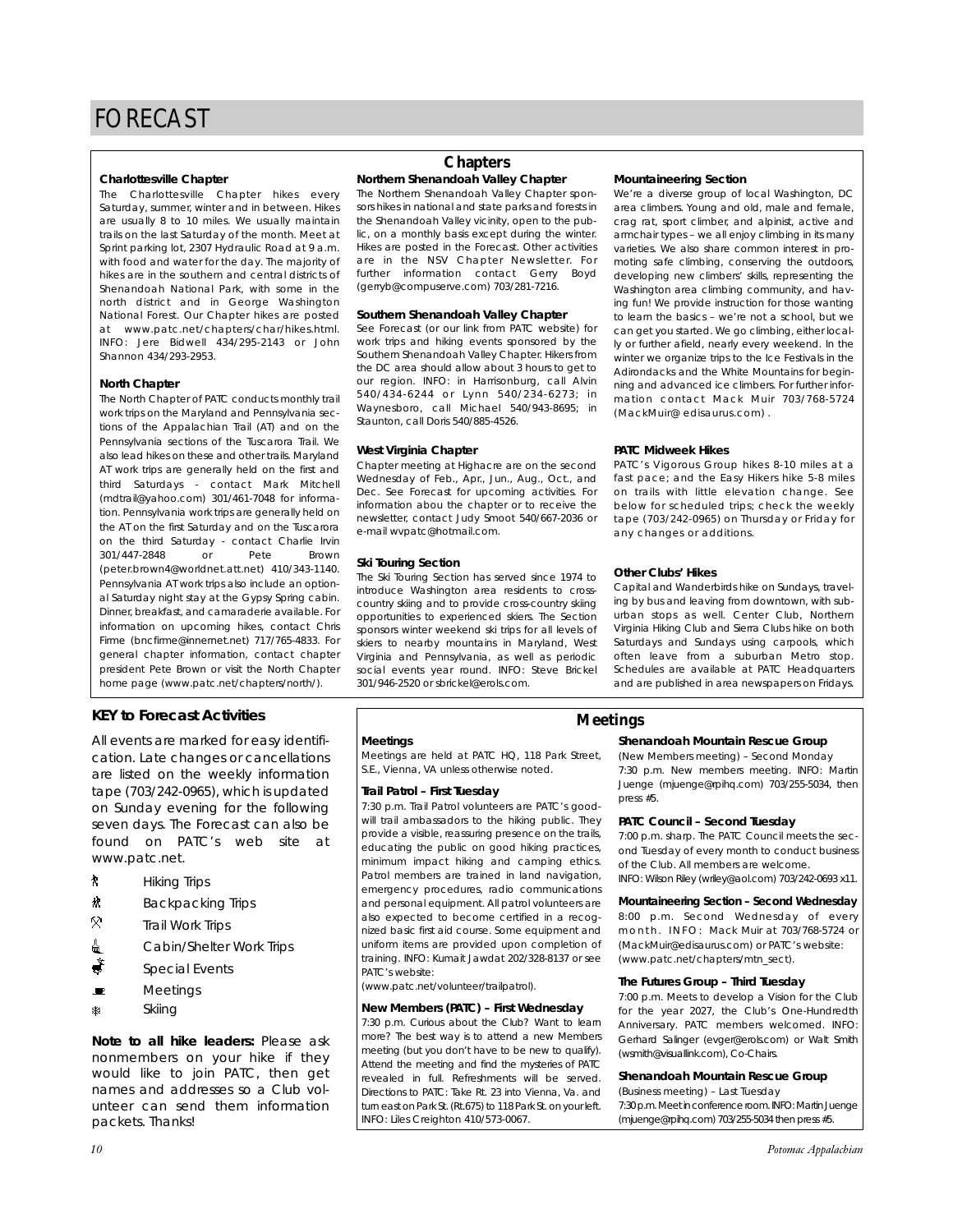#### **April**

#### **1 (Monday)**

**DEADLINE - May** *Potomac Appalachian* **Headquarters, Vienna, VA**

**5:00 p.m. All items for the next issue of the newsletter must be submitted electronically, if possible, to headquarters, or by e-mail to PA@patc.net. Please e-mail Forecast events to PA-Forecast@patc.net. Allow one week for postal service delivery.** 

#### **1 (Monday)** ` **HIKE - Family Hike**

#### **Theodore Roosevelt Island, Washington, DC**

Join us for a stroller-friendly 2 mile hike. There is a great boardwalk for the kids to walk along part of the way and a wide gravel path the rest of the way. We will picnic at the monument. Designed for the under 5 crowd but all ages welcome. INFO: Karen Brenner (Brenner@wserv.com) 703/421-6250.

#### **2 (Tuesday)** ` **HIKE - Vigorous Hikers Roller Coaster, Appalachian Trail, VA**

Starting at Snickers Gap each person will hike at his or her own pace on the AT roller coaster south for 3.5 hours and then turn around to return in 7 hours total. Worthless prizes might even be awarded for the longest distance hiked. A great way to train for the Dogwood. INFO: Chris Nolen (chrishiker@erols.com) 301/469-8931 or Dave Kennamer (dkennamr@yahoo.com) 301/299-9563.

#### **2 (Tuesday)**

**E** MEETING - Trail Patrol, 7:30 p.m.

#### **3 (Wednesday)** ` **HIKE - Easy Hikers Cedarville State Forest, MD**

Easy 4-mile circuit hike with optional 2-mile extension. Bring lunch and water. Park entrance fee \$2.00 per car. Call for directions. INFO: Paul Van Order 703/536-4378.

#### **3 (Wednesday)**

**E** MEETING - New Members (PATC), 7:30 p.m.

#### **6 (Saturday)** ` **HIKE - Green Ridge State Forest Part I Green Ridge State Forest, MD**

This hike will begin a two-part series involving the Pine Lick and Deep Run/Big Run trails. This first hike is moderate with 9 miles of hiking. There will be several stream crossings so bring along some dry socks. The spring flora and fauna will just be begin-<br>ning their debut. INFO: Susan Bly debut. (sbly@shepherd.edu) 304/258-3319.

#### **6 (Saturday)**

#### . **TRAIL WORK TRIP - Potomac Watershed Cleanup Day Potomac Heritage Trail, VA**

9:00 a.m. - 11:30 a.m. Be part of something bigger - even if it is only picking up trash. On "Potomac Watershed Cleanup Day" many groups (D.C. Singles, Potomac Conservancy, Arlingtonians for a Clean Environment) are doing a spring trash cleanup along the Potomac. PATC leaders will be at the Theodore Island parking lot and at Chain Bridge to take groups on the Potomac Heritage Trail or along the river for a couple hour cleanup. Bring water, gloves and trash bags will be provided. INFO: Bruce Glendening (bglendening@yahoo.com) 703/532-9093.

#### *Potomac Appalachian 11*

#### **6 (Saturday)** . **TRAIL WORK TRIP - South Mountaineers Appalachian Trail, MD**

Join this work event as the weather gets nicer. The South Mountaineers always have a good time "working" along the Appalachian Trail in Maryland. We meet at 9:00 a.m. in Frederick County. INFO: Mark Mitchel (mdtrail@yahoo.com) 301/461-7048.

#### **6 (Saturday)**

#### . **TRAIL WORK TRIP - Yankee Clippers Trail Crew Appalachian Trail, PA**

Meet at US 30 and PA 233 at the parking lot of Caledonia State Park. Departure 9:00 a.m. sharp. INFO: Charlie Irvin 301/447-2848 or Pete Brown (peter.brown4@worldnet.att.net) 410/343-1140.

#### **6 - 7 (Saturday - Sunday)** i**CABIN WORK TRIP - Tulip Tree Cabin Shaver Hollow, VA**

No matter what the season or weather Shaver Hollow is a beautiful and magical place. Imagine yourself an early settler in the Virginia Blue Ridge Mountains living in the Virgin forest with the abundance of wild game and myriad of lush vegetation. You have built your home with the materials provided to you by the abundant forest. Your landscape consists of what nature provided and a few revered plants that you were able to bring with you. This is what we are attempting to recreate here in Shaver Hollow. If this sounds like your dream give me a call. INFO: Charlie Graf 410/757-6053.

#### **6 - 7 (Saturday - Sunday) CLASS - Wilderness First Aid (WSC) Alexandria, VA**

A program of the Wilderness Safety Council, this eighteen-hour class includes classroom study, hands-on practice, and results in a two-year certification. The cost is \$140. Registration is limited to 25 people. More information and registration at:<br>http://wfa.net. INFO: Christopher Tate http://wfa.net. INFO: Christopher (chris@wfa.net) 703/836-8905.

#### **6 - 7 (Saturday - Sunday)** . **TRAIL WORK TRIP - Blue and White Crew Pocosin Cabin, Shenandoah National Park, VA**

The Blue and White Crew will continue work on the new Entry Run Trail. Join the crew in construction of the trail that will eventually lead from the John's Rest Cabin to Shenandoah National Park. Saturday dinner and Sunday breakfast are pot luck. INFO: Kerry Snow (kerrysnow@telocity.com) 301/570-0596.

#### **7 (Sunday)** ` **HIKE - Natural History Hike Potomac Heritage Trail, VA**

Here's a chance to do the whole 9.7 mile Potomac Heritage Trail from the Beltway to Roosevelt Island. Early wildflowers will be emerging and we should be able to find the rare white trout lily and harbinger of spring. If you want to do a good hike without a long drive, this hike can't be beat! Let's look for waterbirds, snakes and wildflowers together! For those who would rather do just the northern five miles, a drop-off point at Fort Marcy can be made. Make sure you move your clocks forward! INFO: Bob Pickett 301/681-1511.

#### **8 (Monday)**

 $\bullet$  MEETING - New members (Shenandoah **Mountain Rescue Group), 7:30 p.m.**

#### **8 (Monday)**

#### **CLASS - Trail Patrol Backpacking 101 PATC Headquarters, Vienna, VA**

7:30 - 9:30 p.m. Trail Patrol presents an introductory class on backpacking. Topics include equipment selection and use; techniques to enhance safety and comfort; and Leave No Trace methods to protect our fragile backcountry. The class is also suitable for more experienced backpackers who want to hone their skills or adapt their experience to the Leave No Trace ethic. The session is followed by an instructional weekend and an overnight backpacking trip. INFO: Larry Marcoux (nolslntmaster @aol.com) 703/979-1066 or 703/402-5441.

#### **8 (Monday)** ` **HIKE - Family Hike Difficult Run, Reston, VA**

Join us for a 3-4 mile out-and-back hike starting at the historic Colvin Mill. The kids will enjoy the ducks and geese at the mill. We will picnic on the trail. Designed for the under 5 crowd but all ages welcome. INFO: Karen Brenner (Brenner@wserv.com) 703/421-6250.

#### **9 (Tuesday)** ` **HIKE - Vigorous Hikers**

#### **Appalachian Trail, Northern VA**

16-mile circuit hike with views from Loudon Heights, Maryland Heights, and Jefferson Rock in Harpers Ferry. 2000 foot elevation gain. Trailhead where AT crosses RT 9 on VA/WVA line. INFO: Cliff Noyes (cliff.noyes@juno.com) 703/451-5181. Before 9:00 p.m.

**9 (Tuesday)**

\ **MEETING - PATC Council, 7:00 p.m.**

#### **10 (Wednesday)** ` **HIKE - Easy Hikers**

#### **Meadowlark Botanical Gardens, Vienna, VA**

A delightful 5 miles on mostly natural trails with minimum elevation change. We start outside of the Park, a mile from the entrance. Fee \$1. From the Beltway I-495, exit 47A west onto RT 7. Drive 4 1/2 miles through Tysons Corner, left onto Beulah Road and drive 2 miles to Meadowlark Road (you will have just passed the Park entrance parking lot.) Turn right at Meadowlark Road and go less than 1 mile to Abbey Oak Drive, a residential area. Bring lunch, water and a seasonal poem. Starts at 10:15 a.m. INFO: Henri Comeau (henricomeau@aol.com) 703/451- 7965.

#### **10 (Wednesday)** \ **MEETING - Mountaineering Section, 8:00 p.m.**

**11 (Thursday)** ` **HIKE - In-Between Hikers**

### **Sugarloaf Mountain, MD**

Moderately paced 8 miles over varied terrain. Take RT 270 to exit 22. Follow signs to Sugarloaf Mountain. Meet at entrance to Sugarloaf on Comus Road at 10:00 a.m. INFO: Nena Ewing 301/652-9147.

#### **13 (Saturday)** ` **HIKE - Meet the Trail Patrol**

#### **Shenandoah National Park, VA**

Friday 9:00 a.m. until 5:00 p.m.

Hike with the Trail Patrol and learn what the PATC's goodwill ambassadors do. These adventurous, dedicated men and women monitor the Club's 1000 miles of trails, helping people, instructing them in safe hiking practices and reporting on the conditions of the trails. Today's loop hike covers 9 miles from Skyline Drive to near the summit of Hazel Mountain and back. INFO: Jon Ortega (jlortega@ix.netcom.com) 703/490-1986 Monday-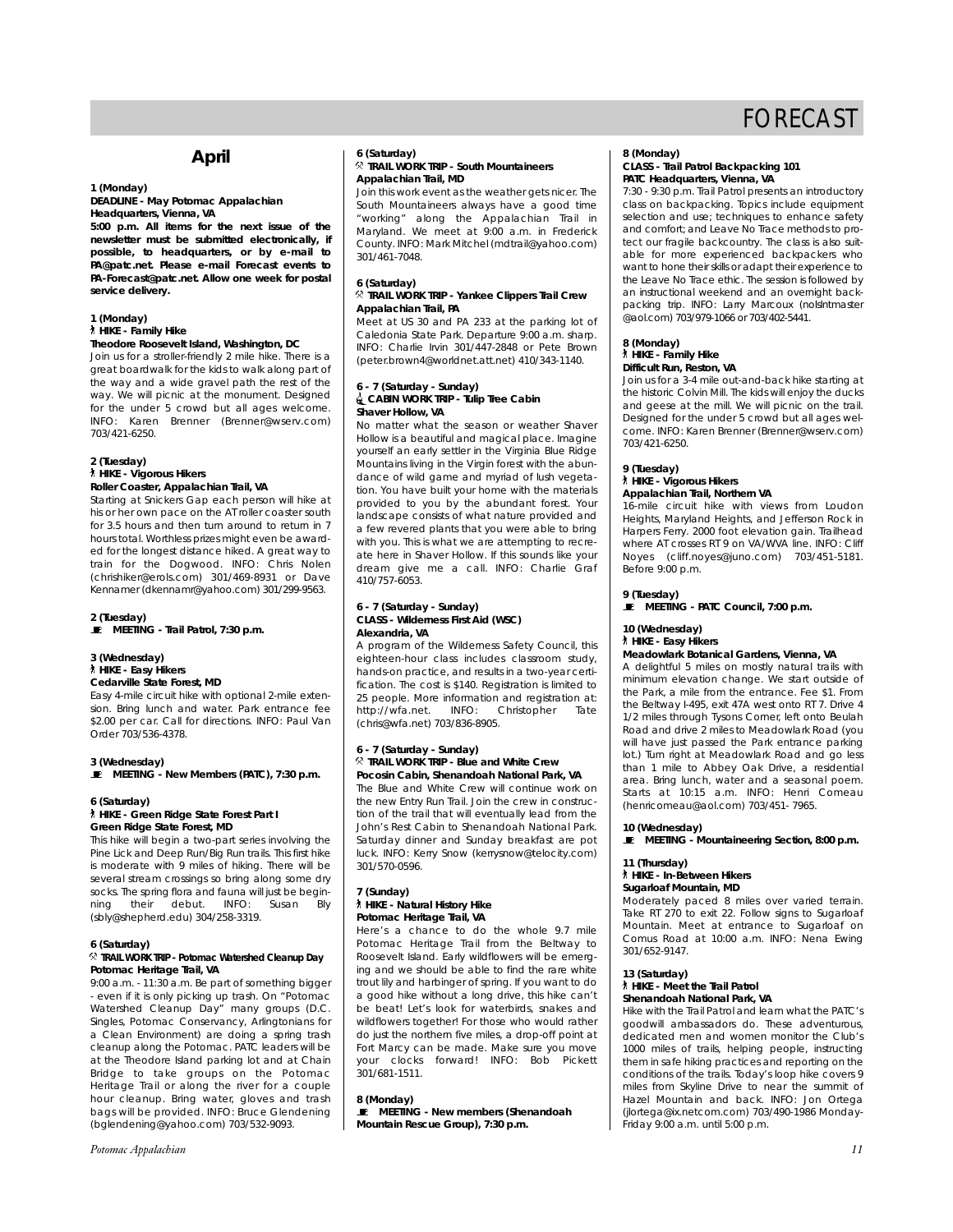#### **13 (Saturday)**

#### ` **HIKE - Natural History Wildflower Hike Turkey Run Park, VA**

This is the annual wildflower hike Bob Pickett has lead for the past 15 years. This traditional PATC hike takes us about 2 miles down Turkey Run to the Potomac River where we'll have lunch and make a small loop in search of the beautiful twinleaf before retracing our route back up the stream for a total hike of about 5 miles. We will be stopping to identify 30 or more different species, there are numerous rock hops over the small Turkey Run, and some steep slopes to climb, so hiking boots are highly recommended. INFO: Bob Pickett 301/681-1511.

#### **13 (Saturday)** . **TRAIL WORK TRIP - Massanutten Crew Massanutten Mountain, VA**

Enjoy spring with exercise, fresh air, and the camaraderie of your fellow hikers. Join us as we rebuild tread and waterbars on Massanutten Mountain. Work with us and take pride in the support you give to the trail community! INFO: Mike Sutherland (msutherland@cox.rr.com) 703/591-8330.

#### **13 (Saturday)** . **TRAIL WORK TRIP - Rock Creek Park Washington, D.C.**

8:15 a.m. to noon. This is the moment you've been waiting for, the first work trip of the year in Rock Creek Park. As usual, we expect to get dirty this year with a series of targeted treadway and stream-crossing projects. Come find out just how easy manual labor can be. Meet at the Rock Creek Nature Center. INFO: Mark Anderson (mhacca@starpower.net) 202/462-7718 or Ranger Ken Ferebee 202/426-6834 ext. 31.

#### **13 - 14 (Saturday - Sunday)** i**CABIN WORK TRIP - Blackburn Trail Center Round Hill, VA**

Join us in our 6th year of the Blackburn Renovation Project where club volunteers have put in a total of over 10,000 hours! Work that has to be finished includes installing a steel support beam in the basement, raising and replacing the Carriage House roof, painting the Hikers Hostel and the Carriage House, building a new picnic table and much work getting the Blackburn grounds cleared and ready for the new season. Come out for a day or the whole weekend. Community meal on Saturday evening. INFO: Chris Brunton 703/560-8070.

#### **13 - 14 (Saturday - Sunday)** i**CABIN WORK TRIP - Vining Tract Crew Lydia, VA**

The Vining Tract crew meets once a month to work on cabin and land management projects on the beautiful Vining property. We are now building a small cabin using logs from an old barn, as well as projects at Conley and Wineberry cabins and around the property to keep everything in top shape. Come join us and raise a hammer, a paintbrush, or a log in the cause. Overnight at Conley and Wineberry. INFO: Larry Lang 703/631-9278 or Hugh Robinson 703/525-8726.

#### **13 - 14 (Saturday - Sunday) CLASS - Trail Patrol Backpacking 101 Prince William Forest Park, VA**

Trail Patrol presents a weekend of hands-on instruction at Prince William Forest Park, in the second session of its introductory class on backpacking. INFO: Larry Marcoux (nolslntmaster@aol.com) 703/979-1066 or 703/402-5441.

#### **13 - 14 (Saturday - Sunday)** . **TRAIL WORK TRIP - Cadillac Crew Dickey Ridge Trail, North District SNP, VA**

The crew will be regrading the tread, adding waterbars, and replacing a culvert on the northern end of the Dickey Ridge Trail. Bring a lunch and water for Saturday noon. Community dinner on Saturday night and Sunday breakfast. Overnight at Rindt's house. INFO: Fran Keenan (outdoorsnow@cox.rr.com) 703/938-3973 or Jon Rindt (jkrindt@erols.com) 540/635-6351.

#### **13 - 14 (Saturday - Sunday)** . **TRAIL WORK TRIP - North District Hoodlums North District Shenandoah National Park, VA**

SNP's C.T. Campbell will be fixin' up a batch of his famous chili for this month's SOUTHWESTERN work trip! After a good day's work, the crew enjoys a theme meal and festivities at a facility within the park. No trail work experience is necessary and newcomers are always welcome. Visit our web site at www.patc.net/volunteer/trails/hoodlums/ hoodlums.html. Come for the day, stay for the evening meal, camp out overnight in SNP - lots of options! We meet at Piney River Ranger Station, mp 22 on Skyline Drive, at 10:00 a.m. on Saturday. RSVP by mid-week prior. INFO: George Walters (gjwalters@starpower.net) 410/426-2724.

#### **15 (Monday)** ` **HIKE - Family Hike Bull Run Regional Park, Chantilly, VA**

Join us for a 2-3 mile toddler-friendly hike. (At least 2 miles is stroller-friendly.) We will follow the Blue Trail down to Cub Run to the largest stand of Bluebells on the east coast. There is a great playground nearby where we will go to play and have a picnic afterwards. Designed for the under 5 crowd but all ages welcome. INFO: Karen Brenner (Brenner@wserv.com) 703/421-6250.

#### **16 (Tuesday)** ` **HIKE - Vigorous Hikers**

#### **Shenandoah National Park, VA** Stoney Man to Hawksbill, about 12 miles and 2800 feet. View from the two highest peaks in the Shenandoah. Hike south on the AT from Little Stoney Man to Hawksbill returning via upper Whiteoak Canyon Trail and Passamaquoddy Trail. INFO: Chris Nolen (chrishiker@erols.com)

301/469-8931 or Dave Kennamer (dkennamr@yahoo.com) 301/299-9563. **16 (Tuesday) E** MEETING - The Futures Group, 7:00 p.m.

#### **16 (Tuesday)** ` **HIKE - Easy Hikers**

**Washington, DC**

Note change in weekday. At the Rock Creek Nature Center Auditorium, there will be a PATC program at 12:30 honoring our 75th anniversary (q.v.). We will hike from Pierce Mill parking lot to the Nature Center and have our lunch (bring your own) there beforehand. About 4 miles round trip. Meet at Pierce Mill at 10:15 am. Info: Henry Schryock 202/479-4130 or Pauline LeMarie 202/484-2966.

#### **17 (Wednesday) CLASS - Outdoor Survival Skills (REI) REI Bailey's Crossroads, VA**

7:30 p.m. Fire Without Matches. Along with solid planning, preparation and good land navigation skills, the ability to start a fire under tough conditions (including no matches) is a necessary outdoor skill. Earth Connection's Tim MacWelch, an outdoor skills instructor, will demonstrate fire-making methods, including flint and steel, friction bow drill and friction hand drill. Participants will then have the opportunity to make fire by the friction bow drill method. Join us for an exciting evening exploring the history and physics of fire. INFO: REI 703/379-9400.

#### **18 (Thursday)** ` **HIKE - In-Between Hikers Great Falls Park and Riverbend Park, VA**

A 5 to 9 mile hike at moderate-fast pace. Starts at 10:00 a.m. Meet at Great Falls Park, Va. Visitor Center parking lot. From 495 Beltway take Exit 44 west on VA 193 (Georgetown Pike) for 4 miles to Old Dominion Drive. At traffic light turn right. Go 1 mile to park entrance. Fee \$5 per vehicle or Park Pass. Bring lunch and water. RSVP not required. INFO: Mary Siu (sibirds@juno.com) or Henri Comeau (henrycomeau@aol.com) 703/451-7965.

#### **20 (Saturday)**

#### s **SPECIAL EVENT - Dogwood Half Hundred Powells Fort Camp, VA**

Although this endurance event is full, you can still come out to watch your fellow hikers take on this challenging half hundred kilometer hike through the Masannutten Mountain area near Front Royal. Volunteers are always welcome and this event attracts competitors from around the country. See article on page 5, of the April *PA*. INFO: Ric Francke, Dogwood Director, at 703/356-2106 (evenings before 10:00 p.m.) or by e-mail at fbfrancke@aol.com.

#### **20 (Saturday)**

` **HIKE - In-Between Hikers Great Falls, VA**

A moderate-to-fast 9 to 10 miles over variable terrain. There is a 5-mile hike option after the first half which is along the Difficult Run loop. \$5 vehicle fee. Bring water and lunch. No pets. Hike starts at Great Falls Visitor Center at 10:00 a.m. INFO: Henri Comeau (henricomeau@aol.com) 703/451-7965.

#### **20 (Saturday)**

#### . **TRAIL WORK TRIP - Maryland Metrolites Cabin John Trail, Montgomery County, MD**

We invite one and all to join us for a work trip on the Cabin John Trail in Montgomery County. We meet at 9:30 a.m. in the Nature Center parking lot off Democracy Blvd. Bring lunch, gloves, enthusiasm, and water. INFO: Liles Creighton (LCrei@aol.com) 410/573-0067.

#### **20 (Saturday)**

#### . **TRAIL WORK TRIP - Mountaineering Section Great Falls, VA**

Great Falls Climbing Areas Work Day, 9:00 a.m. until 4:00 p.m. Work will be focused on erosion control at the tops of popular climbs. We will also attempt to close off unauthorized "social trails" from the cliff tops down to the climbs. Additionally, the trail near the Aid Box is an ongoing need for serious improvement. Dress appropriately and bring work gloves if you have them (tools will be provided), and a bag lunch. INFO: Mack Muir (mackmuir@edisaurus.com) 703/768-5724.

#### **20 (Saturday)**

#### . **TRAIL WORK TRIP - Stonewall Brigade Shenandoah County, VA**

Great North Mountain on the VA/WV state line. Join the Stonewall Brigade at Wolf Gap Recreation Area at 9:00 a.m. to get tools then work on a trail in the nearby area. Enjoy panoramic views of Trout Run Valley from the mountain crest. We will remove and break up rocks in the tread and work on waterbars. RSVP by Wednesday. Bring lunch, work gloves, water, seasonal clothing, and hiking shoes. INFO: Hop Long (mgrgnmd@hotmail.com) 301/942-6177.

#### **20 (Saturday)** . **TRAIL WORK TRIP - Yankee Clippers Trail Crew**

**Tuscarora Trail, PA** Call for meeting place and other details. INFO: Charlie Irvin 301/447-2848.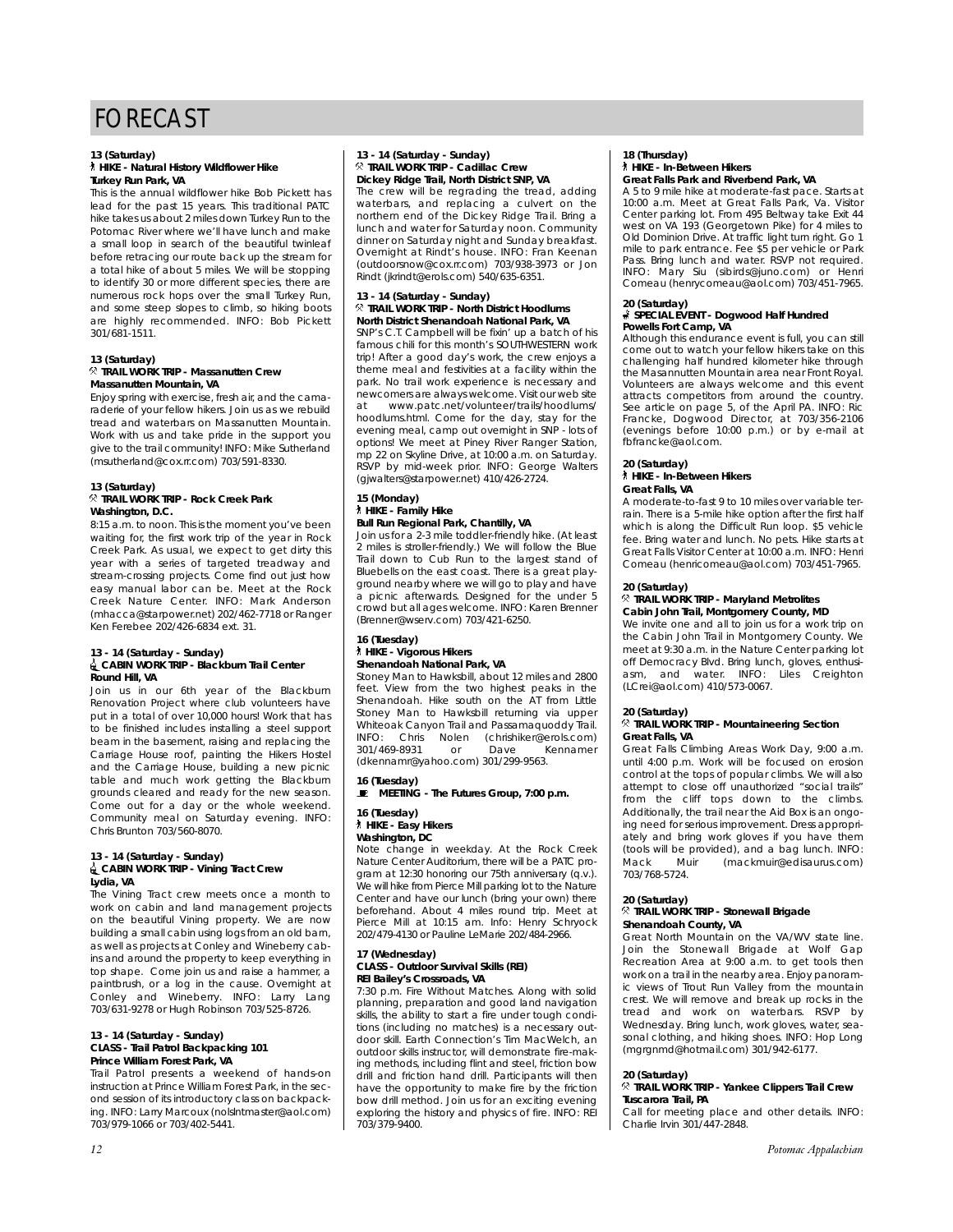#### **20 - 21 (Saturday - Sunday)** i**CABIN WORK TRIP - Tulip Tree Cabin Shaver Hollow, VA**

Have you met the Lamberts or read their books? Do you even know who the Lamberts are? They are wonderful people who live what some would consider a utopian life in a rustic log cabin far up a hollow on the western slope of the Blue Ridge. They have given the PATC a piece of land near their cabin for us to build a PATC rental cabin. Their hope is that PATC members renting the cabin will have the opportunity to experience nature as they have and learn some of what they have learned. We are working hard to fulfill that hope. Would you like to learn more? INFO: Charlie Graf 410/757-6053.

#### **20 - 21 (Saturday - Sunday) CLASS - Chain Saw Weekend Workshop Shenandoah National Park, VA**

The PATC and Shenandoah National Park will host the weekend workshop, intended to train new sawyers and recertify sawyers whose cards expire in 2002. Recertifications will receive first priority. Overnight accommodations, including meals, are available (\$20 for lunch and dinner Saturday, breakfast and lunch on Sunday). The workshop is expected to fill quickly. INFO: Kerry Snow (kerrysnow@telocity.com) 301/570-0596.

#### **21 (Sunday)**

#### ` **HIKE - West Virginia Chapter Appalachian Trail, WV**

RT 40 to Gathland State Park. Meet at Gathland State Park parking lot at 9:00 a.m. to set up shuttles. INFO: Dave Jordal (dave.jordahl@askdep.com) 301/834-7729.

#### **22 (Monday)** ` **HIKE - Family Hike Scotts Run, Great Falls, VA**

Join us for a 3-mile circuit hike along Scotts Run to a waterfall at the Potomac River. (Backpacks only - No Strollers). We will picnic on the trail. Designed for the under 5 crowd but all ages welcome. INFO: Karen Brenner (Brenner@wserv.com) 703/421-6250.

#### **23 (Tuesday)** ` **HIKE - Vigorous Hikers Waites Run, GW National Forest, VA**

From Waites Run north on County Line Trail to shelter, down to Wilson Cove Trail looping around via Old Mail Path, Tuscarora Trail and Pond Run Trail. 16 miles and 3600 foot climb. INFO: Chris Nolen (chrishiker@erols.com) 301/469-8931 or Dave Kennamer (dkennamr@yahoo.com) 301/299-9563.

#### **24 (Wednesday)** ` **HIKE - Easy Hikers C & O Canal, Swain's Lock, MD**

Hike 6 miles along the canal from Swains Lock to Pennyfield and back. Bring lunch and water. Starts at 10:15 a.m. From Capital Beltway, exit 39 west towards Potomac Village on River Road. Two miles after Potomac, turn left on Swains Lock Road and continue 1/3 mile to parking lot. INFO: Mary-Margaret McGrail 703/751-8126.

#### **27 (Saturday) CLASS - Exploring America (REI) REI Bailey's Crossroads, VA**

3:00 p.m. Hiking rough trails and exploring America's remote and spectacular corners has kept Nick Williams busy for decades. From the wild crags of Washington's North Cascades to Wyoming's Absarokas, and Montana's Bob Marshall Wilderness to Shenandoah National Park and beyond, Nick has seen it all. Nick's ability to find high, lonely places and bring back great photographs is legendary in the local hiking community. Join as we Explore America with Nick Williams! INFO: REI 703/379-9400.

*Potomac Appalachian 13*

#### **27 (Saturday)** ` **HIKE - Northern Shenandoah Valley Chapter**

**Fishers Hill Battlefield, Fishers Hill, VA**

Take a 5-mile walk through the village of Fishers Hill on your way to a Civil War battlefield. Richard Kleese, author of Shenandoah County in the Civil War, will interpret the Battle of Fishers Hill. INFO: Rita Bradford (bradford@shentel.net) 540/459-3571.

#### **27 (Saturday)**

#### . **TRAIL WORK TRIP - Potomac River Work Crew Potomac Heritage Trail, Chain Bridge, VA (side)**

9:00 a.m. Full-day trail maintenance workshops. Stay close to home as you learn from the experts and celebrate the finish of the new PHT reroute near the Chain Bridge crossing of the Potomac River. Join us as we train a new "Potomac River Work Crew" to maintain the PHT. Parking is extremely limited, but you will be directed to space further away and walk or be car shuttled back. Bring food, water, work gloves and sturdy footwear. Rain date April 28. Space is limited, registration required. INFO: Bruce Glendening (bglendening@yahoo.com) 703/532-9093.

#### **27 (Saturday)** . **TRAIL WORK TRIP - Rock Creek Park Washington, D.C.**

8:15 a.m. to noon. Springtime in the woods might help you overlook the fact you have a shovel in your hand. Come work in the beauty of Rock Creek Park as we continue tidying up the trails. Meet at the Rock Creek Nature Center. INFO: Mark Anderson (mhacca@starpower.net) 202/462-7718 or Ranger Ken Ferebee 202/426-6834 ext. 31.

#### **27 - 28 (Saturday - Sunday)** ~ **BACKPACKING TRIP - GW National Forest George Washington National Forest, Va.**

Spring is here and it's time to hike. Take the pack and boots out of the closet and join us for a moderate 18 plus/minus mile backpack in the GWNF. Mostly ridge hiking with good views east and west maybe some spring wildflowers too. Depart Friday evening. INFO: John Koutze or Kathy McDermott 703/846-9207 (leave phone number and e-mail address).

#### **27 - 28 (Saturday - Sunday)** i**CABIN WORK TRIP - Blackburn Trail Center Round Hill, VA**

Come and help us make 2002 the last year of the project, as we would like to go hiking again! Work that has to be finished include installing a steel support beam in the basement, raising and replacing the Carriage House roof, painting the Hikers Hostel and the Carriage House, building a new picnic table and much work getting the Blackburn grounds cleared and ready for the new season. Come out for a day or the whole weekend. Community meal on Saturday evening. INFO: Chris Brunton 703/560-8070.

#### **27 - 28 (Saturday - Sunday)** i**CABIN WORK TRIP - Rosser Lamb at Per-Lee Stanardsville, VA**

Our second work trip. Please join us as we continue our renovation efforts on the old Rosser Lamb farmhouse and work on the surrounding grounds. Since this is being written before we have had our first work trip, please refer to our March entry for details. Once we have some experience in doing this we will be more specific. INFO: Peg Manuel 540/972-7093 or Park (parkplva@yahoo.com).

#### **27 - 28 (Saturday - Sunday)**

**CLASS - Primitive Wilderness Survival Skills (Intro) Schairer Trail Center, Shenandoah National Park, VA**

An introduction on how to survive in the woods without any modern tools or supplies. Taught by members of the Mid-Atlantic Primitive Skills Group. The class is for adults only. Registration fee \$40 for PATC members, \$55 for non-members (food, lodging, and instructional materials are included). Preregistration is required and the enrollment will be limited to 20 participants. Details at www.mapsgroup.org (Schedule of Events). INFO: Kevin Haney 301/271-5023.

#### **27 - 28 (Saturday - Sunday)** . **TRAIL WORK TRIP - Cadillac Crew Sugarloaf Mountain, MD**

Enjoy early spring on Northern Peaks Trail on unique Sugarloaf Mountain. The crew will rehab eroded sections on the trail. Water bars and tread improvement are the name of the game. Bring a lunch and water for Saturday noon. Community dinner on Saturday night and Sunday breakfast. Overnight at Thompson's House near Leesburg. INFO: Fran Keenan (outdoorsnow@cox.rr.com) 703/938-3973 or Jon Rindt (jkrindt@erols.com) 540/635-6351.

#### **29 (Monday)**

#### ` **HIKE - Family Hike Seneca Road, Great Falls, VA**

Join us for a 3-4 mile (jogging stroller friendly) outand-back hike through mature forest. The gravel road parallels the Potomac River and crosses 2 small streams. Designed for the under 5 crowd but all ages welcome. INFO: Karen Brenner (Brenner@wserv.com) 703/421-6250.

#### **30 (Tuesday)**

#### ` **HIKE - Vigorous Hikers**

#### **Rose River, Shenandoah National Park, VA**

18 miles 4300 ft climb. Up Rose River fire road to unmarked Cutoff Trail connecting to Rose River Loop Trail. Climb to drive and go south on AT to the Lewis Fall Trail. Return via Rapidan fire road and Dark Hollow Falls Trail. INFO: Chris Nolen (chrishiker@erols.com) 301/469-8931 or Dave Kennamer (dkennamr@yahoo.com) 301/299-9563.

#### **30 (Tuesday)**

\ **MEETING - Shenandoah Mountain Rescue Group (Business meeting), 7:30 p.m.**

#### **May**

#### **1 (Wednesday)**

**DEADLINE - June** *Potomac Appalachian* **Headquarters, Vienna, VA**

**5:00 p.m. All items for the next issue of the**

**newsletter must be submitted electronically, if possible, to headquarters, or by e-mail to PA@patc.net. Please e-mail Forecast events to PA-Forecast@patc.net. Allow one week for postal service delivery.**

**1 (Wednesday)** \ **MEETING - New Members (PATC), 7:30 p.m.**

#### **4 (Saturday)**

#### ` **HIKE - Green Ridge State Forest Part II Green Ridge State Forest, MD**

Moderate 9.5 miles along the Log Roll Trail and C&O Canal. Also, journey through the Paw Paw Tunnel as part of the C&O Canal experience. Come out and enjoy spring in full swing as we hike next to a stream and the Potomac River. Be prepared for potential wet feet. INFO: Susan Bly (sbly@shepherd.edu) 304/258-3319.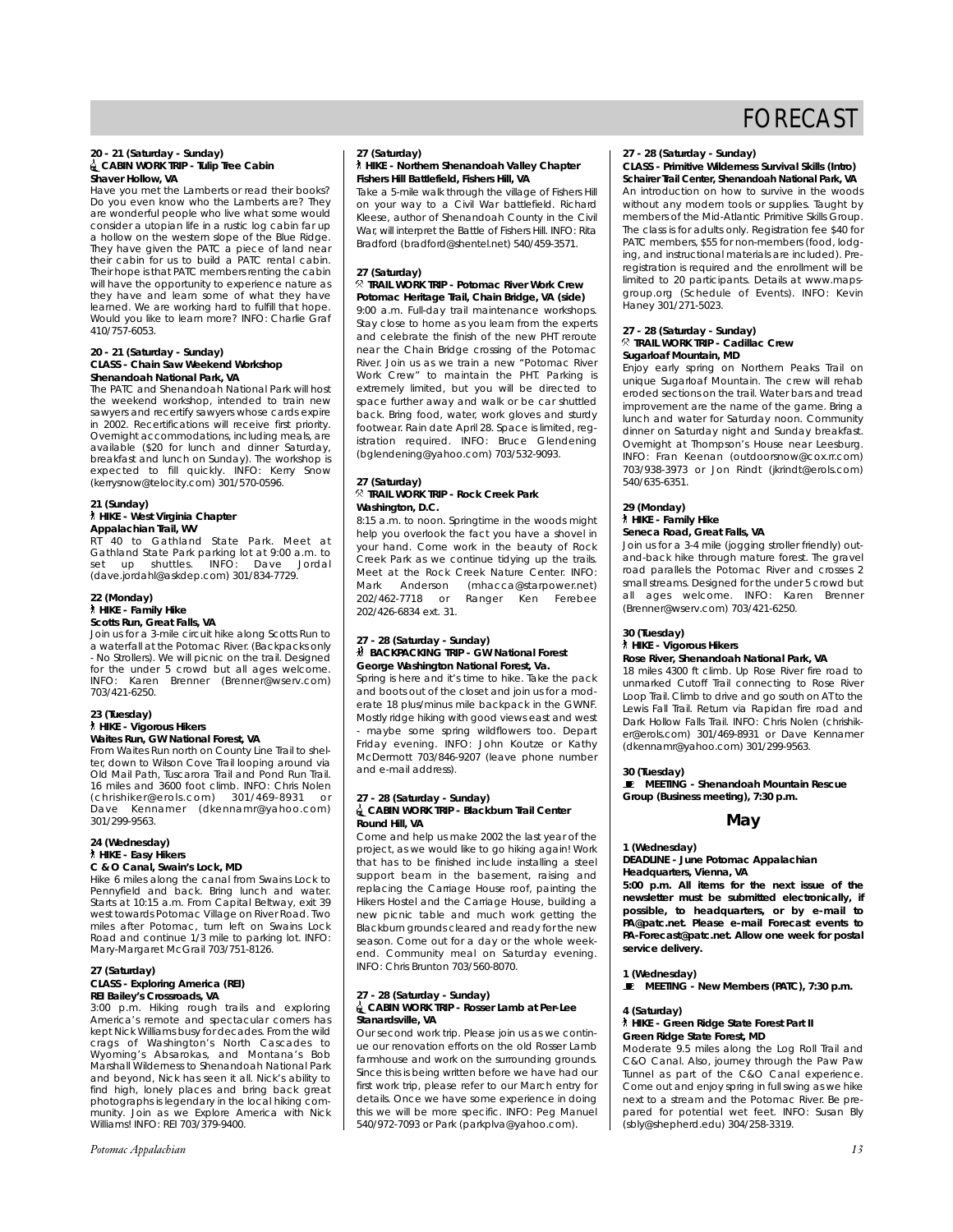#### **4 (Saturday)** ` **HIKE - Natural History Trillium Hike G. Richard Thompson WMA, VA**

Join Bob Pickett on the 13th annual trek to the trillium fields along the Appalachian Trail near Linden, VA. After a moderately difficult mile ascent up to the ridgeline, we'll spend the afternoon hiking through some of the densest stands of trillium known on the east coast. Yellow lady's slippers and a small patch of nodding trillium are also highlights of this trip. And if flowers aren't enough, we'll identify the spring migrant passerine birds, including warblers and scarlet tanagers. And, if we're really lucky (like last year), we might even catch a black rat snake! If you want to enjoy spring in Virginia, this is the hike. INFO/RSVP: Bob Pickett 301/681-1511.

#### **4 (Saturday)** . **TRAIL WORK TRIP - South Mountaineers Appalachian Trail, MD**

Everyone goes home happy and a bit tired from South Mountaineers events. We start at 9:00 a.m. in Frederick County and quit when the Fun-ometer runs low. Why not join us? Bring water, lunch, boots and gloves. INFO: Mark Mitchell (mdtrail@yahoo.com) 301/461-7048.

#### **4 (Saturday)**

#### . **TRAIL WORK TRIP - Yankee Clippers Trail Crew Appalachian Trail, PA**

Meet at US 30 and PA 233 at the parking lot of Caledonia State Park. Departure 9:00 a.m. sharp. INFO: Charlie Irvin 301/447-2848 or Pete Brown (peter.brown4@worldnet.att.net) 410/343-1140.

#### **4 - 5 (Saturday - Sunday)**

#### ~ **BACKPACKING TRIP - Trail Patrol Backpacking 101 Location To Be Announced**

The final part of Trail Patrol's introduction to backpacking consists of a weekend trip in which students have the opportunity to practice what they have learned under the guidance of experi-<br>enced instructors. INFO: Larry Marcoux lNFO: Larry Mar<br>m) 703/979-1066 (nolslntmaster@aol.com) 703/979-1066 or 703/402-5441.

#### **4 - 5 (Saturday - Sunday) CLASS - Wilderness First Aid (WSC) Alexandria, VA**

A program of the Wilderness Safety Council, this 18-hour class includes classroom study, hands-on practice, and results in a two-year certification. The cost is \$140. Registration is limited to 25 people. More information and registration at<br>http://wfa.net. INFO: Christopher Tate http://wfa.net. INFO: (chris@wfa.net) 703/836-8905.

#### **4 - 5 (Saturday - Sunday)**

#### . **TRAIL WORK TRIP - Blue and White Crew Central District Shenandoah National Park, VA**

Pinnacles Research Station. Join the Blue and White Crew in the Central District of Shenandoah National Park. We'll be starting a new trail project in the Park. Overnight accommodations at the Pinnacles Research Station. Saturday dinner and Sunday breakfast will be pot-luck. INFO: Kerry Snow (kerrysnow@trailcrews.com) 301/570-0596.

#### **4 - 5 (Saturday - Sunday)**

#### . **TRAIL WORK TRIP - Mountaineering Section Seneca Rocks, WV**

Seneca Rocks Spring Work Days 8:00 a.m. until 5:00 p.m. This volunteer project makes climber trails at Seneca easier to walk on, more resistant to erosion, and helps preserve native plant life. Bring helmets, work gloves, food and water (heavy tools provided by the Forest Service). Free camping at the Seneca Shadows Campground plus an appreciation dinner Saturday evening (place TBA). Please "sign up" for specific days (this helps us know who to plan for and what we can expect to accomplish). INFO: Bill Wright<br>(William.Wright@USPTO.GOV) 703/305-7792 (William.Wright@USPTO.GOV)<br>(8:00 - 5:00 Mon - Thurs) - 5:00 Mon - Thurs) or Mack Muir (mackmuir@edisaurus.com) 703/768-5724.

**7 (Tuesday)** \ **MEETING - Trail Patrol, 7:30 p.m.**

#### **8 (Wednesday)** ` **HIKE - Easy Hikers**

#### **Colvin Run Mill Park, Great Falls, VA**

A 5-mile hike on the developing Fairfax Cross County Trail. We will hike on flat natural trails following Difficult Run for 2.5 miles to the Old Dominion Drive bridge (over our heads) then return to the Mill for lunch. Boots recommended, may be some muddy areas. If recent rains, an alternate hike from the Mill will be done. After lunch, take a tour for \$2. From the Beltway/I-495, exit 47A west onto RT 7. Drive 5 miles through Tysons Corner, and turn right at light onto Colvin Run Road then an immediate left to the parking lot. Bring lunch and water. Dessert provided. Starts at 10:15 a.m., rain or whatever. INFO: Henri Comeau (henricomeau@aol.com) 703/451-7965.

#### **8 (Wednesday)**

 $\ \blacksquare$  MEETING - Mountaineering Section, 8:00 p.m.

#### **11 (Saturday)** . **TRAIL WORK TRIP - Massanutten Crew Massanutten Mountain, VA**

Exercise, fresh air, and the camaraderie of your fellow hikers - it just doesn't get any better than this! Join us as we rebuild tread and waterbars on Massanutten Mountain. Work with us and take pride in the support you give to the trail commu-<br>nity! INFO: Mike Sutherland nity! INFO: Mike Sutherland (msutherland@cox.rr.com) 703/591-8330.

#### **11 (Saturday)** . **TRAIL WORK TRIP - Rock Creek Park Washington, D.C.**

8:15 a.m. until noon. The 10th annual trails day is just around the corner. Come practice on your trail maintenance skills so you'll be in top form when National Trails Day rolls around in June. Meet at the Rock Creek Nature Center. INFO: Mark Anderson (mhacca@starpower.net)<br>202/462-7718 or Ranger Ken Ferebee Ranger Ken Ferebee 202/426-6834 ext. 31.

#### **11 - 12 (Saturday - Sunday)** . **TRAIL WORK TRIP - Cadillac Crew Per-Lee Tract, Madison, VA**

Interested in how new trails happen? The crew will continue the trail building project on the Per-Lee Tract with the ultimate goal to connect with the SNP trail system. Bring water and a lunch for Saturday noon. Community dinner on Saturday night. Overnight at PATC's Rosser-Lamb Cabin. INFO: Fran Keenan (outdoorsnow@cox.rr.com) 703/938-3973 or Jon Rindt (jkrindt@erols.com) 540/635-6351.

#### **13 (Monday)** ` **HIKE - Family Hike Huntley Meadows, Franconia, VA**

Join us for a 2-mile toddler-friendly loop hike out into a marsh and view the wetlands from the twostory observation tower. Designed for the under 5 crowd but all ages welcome. INFO: Karen Brenner (Brenner@wserv.com) 703/421-6250.

#### **13 (Monday)**

\ **MEETING - New members (Shenandoah Mountain Rescue Group), 7:30 p.m.**

#### **14 (Tuesday)**

 $\quadblacksquare$  MEETING - PATC Council, 7:00 p.m.

#### **18 (Saturday)** ` **HIKE - Massanutten Mountain Series Luray, VA**

The third hike of the series will be 14 miles on the Massanutten East Trail from Camp Roosevelt to Scothorn Gap Trail and return on the Gap Creek and Duncan Hollow Trails with side trips to Strickler Knob and Duncan Knob. Total elevation gain is 1800 feet. PATC Map G. Meet at 7:30 a.m. at the Oakton Shopping Center parking lot. Contact leaders for requirements and details. INFO: Jack Thorsen (thorsen4@Juno.com) 703/339-6716 or William Needham 410/884-9127.

#### **18 (Saturday)**

#### . **TRAIL WORK TRIP - South Mountaineers Appalachian Trail, MD**

Another great event in Maryland, moving rocks and dirt around and being happy it wasn't on your lawn! We meet at 9:00 a.m. in Frederick<br>County. INFO: Mark Mitchell .<br>County. (mdtrail@yahoo.com) 301/461-7048.

# **18 (Saturday)** . **TRAIL WORK TRIP - Stonewall Brigade**

**Shenandoah County, VA** Great North Mountain on the VA/WV state line. Join the Stonewall Brigade at Wolf Gap Recreation Area at 9:00 a.m. to get tools then work on a trail in the nearby area. This popular venue offers fine panoramic views of Trout Run Valley from the mountain crest. We will remove and break up rocks in the tread and work on waterbars. RSVP by Wednesday evening if you plan to attend. Bring lunch, work gloves, water, seasonal clothing, and hiking shoes. INFO: Hop Long (mgrgnmd@hotmail.com) 301/942-6177.

#### **18 (Saturday)** . **TRAIL WORK TRIP - Yankee Clippers Trail Crew Tuscarora Trail, PA.**

Call for meeting place and other details. INFO: Charlie Irvin 301/447-2848.

## **18 - 19 (Saturday - Sunday)**

#### i**CABIN WORK TRIP - Vining Tract Crew Lydia, VA**

The Vining Tract crew meets once a month to work on cabin and land management projects on the beautiful Vining property. We are now building a small cabin using logs from an old barn, as well as projects at Conley and Wineberry cabins and around the property to keep everything in top shape. Come join us and raise a hammer, a paintbrush, or a log in the cause. Overnight at Conley and Wineberry. INFO: Larry Lang 703/631-9278 or Hugh Robinson 703/525-8726.

#### **20 (Monday)**

#### ` **HIKE- Family Hike Gold Mine Loop, Great Falls, MD**

Join us for a 4 mile backpack only (no strollers) circuit hike through forest with an opportunity to view mining ruins. Designed for the under 5 crowd but all ages welcome. INFO: Karen Brenner (Brenner@wserv.com) 703/421-6250.

#### **25 - 26 (Saturday - Sunday)**

#### ~ **BACKPACK TRIP - Family Backpacking Central District Shenandoah National Park, VA**

Parent with Teens Backpacking weekend. Come join us for a 5 to 8 mile backpacking trip and stay in the beautiful rustic Corbin cabin nestled in Nicholson Hollow of SNP. See waterfalls, visit old cabin sites and wade in the chilly waters of the Hughes River. Space is limited so call early. INFO: Jim Ward aka. Eagle Trail Dancer (james35026@aol.com) 703/451-3283.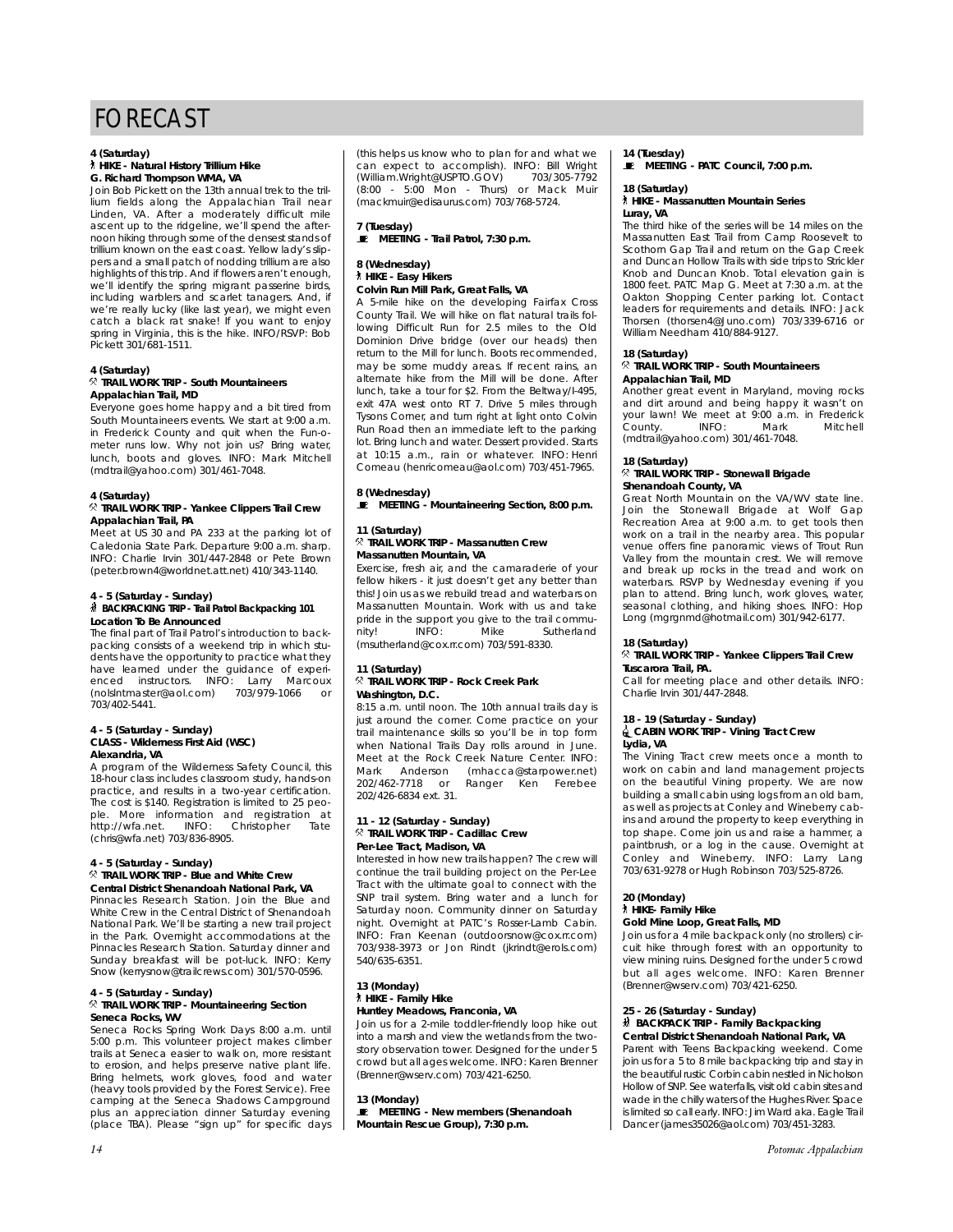#### **25 - 26 (Saturday - Sunday)** . **TRAIL WORK TRIP - Cadillac Crew Vining Tract, Lydia, VA**

Have a need for some extensive yard work on one of the most popular and scenic PATC Tracts? Join us for a little tree work, brush clearing, and trail development. Bring water and a lunch for Saturday noon. Community dinner on Saturday night. Overnight at PATC's Mutton Top Cabin. INFO: Fran Keenan (outdoorsnow@cox.rr.com) 703/938-3973 or Jon Rindt (jkrindt@erols.com) 540/635-6351.

#### **28 (Tuesday)**

\ **MEETING - Shenandoah Mountain Rescue Group (Business meeting), 7:30 p.m.** ❏

# Massanutten Trail **Dedication**

Prepare to mark you calendars for the dedication of the 70.2 mile Massanutten Trail.

This trail was completed by the Massarock Crew in September 2001 after 12 years of construction. Watch for details next month. ❏

*—Kerry Snow*

# Pennsylvania Hiking Trails Week

The Pennsylvania Department of<br>Conservation and Natural Resources (DCNR) has teamed up with the Keystone Trails Association (KTA) to sponsor the first-ever Pennsylvania Hiking Trails Week, May 11 through May 19. During this week there will be numerous hikes throughout the state parks and forests. The PATC North Chapter will be leading a number of these hikes on the Appalachian Trail, the Tuscarora Trail, and adjoining side-trails.

There should now be a link on the North Chapter web-page listing the PATC-led hikes. Also, Pennsylvania should have a statewide list of hikes and activities that can be found on the DCNR web-site www.dcnr.state.pa.us. If you go on any of these hikes you may even have a chance to hike with the Pennsylvania Governor, Mark Schweiker, and the DCNR Seretary, John Oliver. ❏

*—Peter Brown*

# Shenandoah National Park Is Accepting Applications for Youth Conservation Corps Crew Leaders

Shenandoah National Park, Va.—Shenandoah National Park is now accepting applications for Crew Leaders for its 2002 Youth Conservation Corps (YCC) summer program. Crew Leader positions run for 10 weeks from June 10-Aug. 16, 2002. Crew Leaders supervise five YCC youth, aged 15-18, in the performance of natural resource conservation projects and facility maintenance. The salary is \$10.12 per hour.

For applications or further information, contact the Shenandoah National Park, Attention: Personnel Office, 3655 U.S. Highway 211 East, Luray, VA 22835; phone 540/999-3479. Completed applications must be postmarked by April 8, 2002. Applicants must be U.S. citizens, 18 years of age or older, and must possess a valid driver's license. ❏ *—Lyn Rothgeb*



# **Mike Karpie's Photo Tips: High-Resolution Photography With Long Telephoto Lenses**

Modern higher-powered telephoto lenses tend to be somewhat lightweight and require special handling. One the most effective, though somewhat limiting, methods is to use a tripod with an enlarged platform and two sandbags. Needless to say, this method is not wellsuited for backpacking!

Place one sandbag on the platform of the tripod, and rest your camera on top of it. Place the second sandbag over the top of the lens barrel. This sandbag "sandwich" will dampen vibrations very effectively. Limited movement of the camera might still be possible using the tripod controls.

A modification of this technique, suitable for trail use, is to design a "cradle" that can be attached to your tripod in such a manner that it hangs between the three legs suspended from the center of the tripod. The cradle should be designed to hold a goodsized rock that would be "borrowed" from the surrounding area. The weight of the rock will increase the stability of the tripod significantly.

Next Month: Focusing and Exposure for High Resolution. ❏

> *—Michael Karpie, PATC District Trails Manager Appalachian Trail, SNP South*

*Potomac Appalachian 15*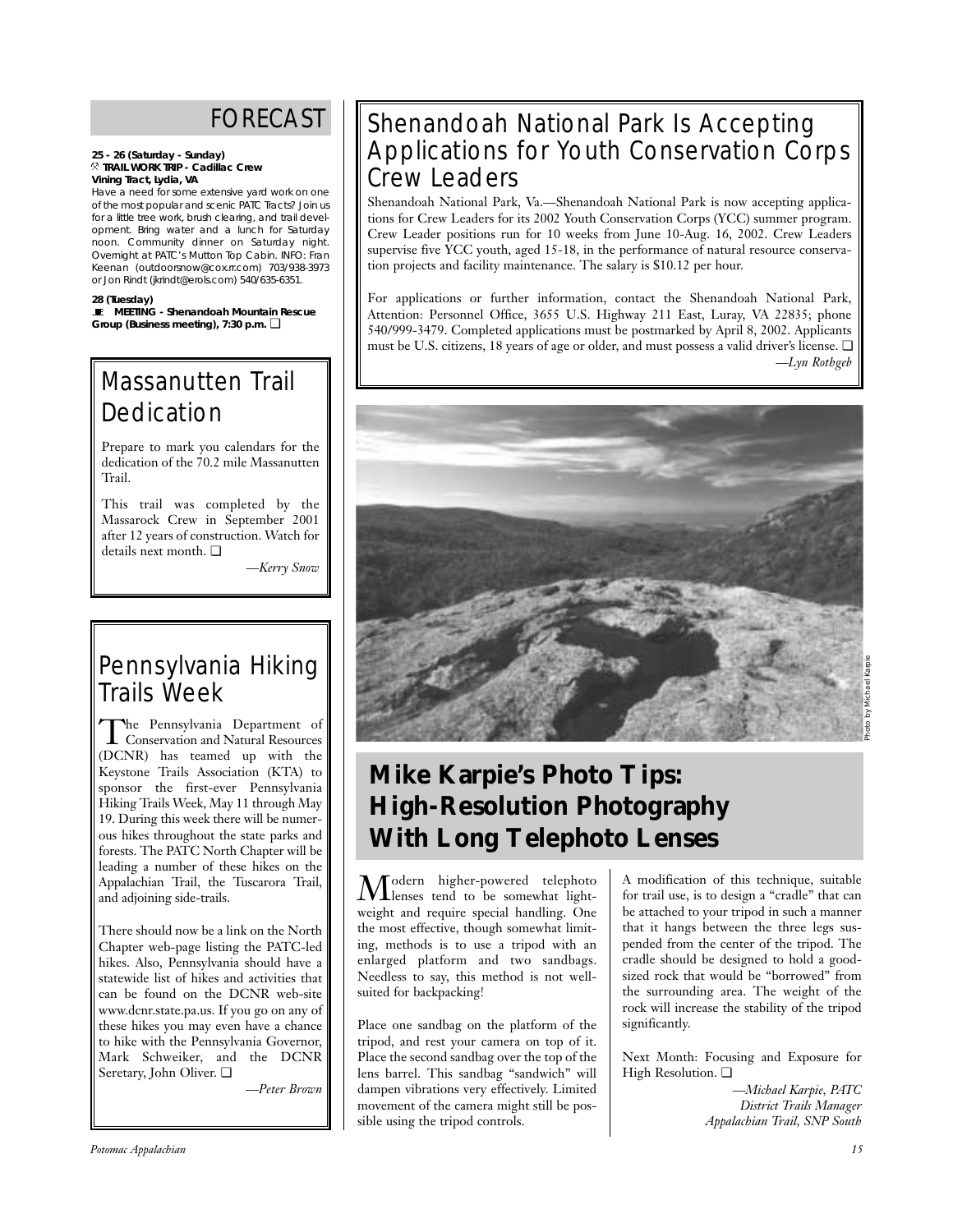#### Green Infrastructure: A Strategic Approach to Green Space and Conservation

The Conservation Leadership Network announces the second offering of "Green Infrastructure: A Strategic Approach to Green Space and Conservation" in Grayslake, IL on May 14-16, 2002. This course is offered through a partnership between The Conservation Fund, the U.S. Fish & Wildlife Service, and the USDA Forest Service. The registration deadline is March 14, 2002.

Lead instructors will include Dr. Mark A. Benedict and Edward T. McMahon of The Conservation Fund, Bill Jenkins from Maryland DNR and Avery Patillo from the USDA Natural Resource Conservation Service. A number of guest speakers will present case studies, showcasing their successful green infrastructure design and implementation efforts.

If you have any questions regarding the course or registration procedures, please contact Kristin Peppel, Conservation Leadership Network Program Coordinator 304/876-7462, or Nancy Zapotocki, USFWS/NCTC 304/876-7473. ❏

*—Leigh Anne McDonald*

#### *Kayak, from page 9*

ric, with a certainty far more secure than intellect can offer, that you are a part of the web of life, and that the web of life is a part of the rock and air and water of pre-life. You know the wholeness of the universe, the great unity." And when you come to this knowledge, you also know that, in the final analysis, there is no discovery apart from self-discovery.

#### **Participate Fully**

The realization of all of this is not a piece of mere academic knowledge that can come from a simple effort of intelligence. It's a way of experiencing the world and everything in it that must of necessity integrate itself into your whole being. Reason can't take you all of the way there – only with feeling can you complete the journey. You must feel the connections that exist between you and everything else in the world, the invisible web that binds everything together. As some Native Americans would say, you have to have an experience that makes you feel the earth.

This is a very different state of being than just appreciating nature, although that is a first step. When you go out into the wild to "appreciate" the natural world, you usually see that world as being something separate from yourself. You are a distinct being, placed in the natural world, yet really standing outside that world looking in, so to speak. It is only when you can begin to see yourself as being a part of the greater whole, no more or no less important than any other part, that you can experience the feeling I'm talking about – the feeling of being a totally connected, integral part of the world, of everything that exists. It is at bottom a spiritual feeling and, unfortunately, it is not a feeling that is commonplace, or one that comes easily.

#### **Wider Implications**

And it's not just a matter of your own personal or spiritual fulfillment – it has become a matter of survival for our civilization as a whole. Separating oneself from the natural world almost inevitably leads to the idea that man occupies a privileged position in the hierarchy of things and that, because of his intellect or some other rationalized criteria, he is rightfully above the plants, birds, beasts, and other



creatures with which we share the planet. This, in turn, leads to the idea that man has dominion over the natural world, that it was created for his use and that it is his to do with as he sees fit. And, if modern civilization has taught us nothing else, it should have by now taught us the enormous potential for destruction that lurks within this arrogant idea.

A very wise Native American named Chief Seattle once spoke eloquently on the subject. Long before the inception of the modern environmental consciousness he said, in words befitting a great poet, "The earth does not belong to man; man belongs to the earth. This we know. Man did not weave the web of life; he is merely a strand in it. Whatever he does to the web, he does to himself. All things are connected. Whatever befalls the earth befalls the children of the earth." If mankind is to survive much longer on this planet, we must each learn the true meaning of those words, must feel them in our hearts, and must act in accordance with their spirit. If we do not as a species learn the lesson Chief Seattle spoke of, if we do not become true "children of the earth," our days may be as numbered as those of many of the creatures we are pushing toward the abyss of eternal extinction.

Sitting there high above the river that mid-summer morning, watching the kayakers dance on the water far below, all of this seemed to become clear to me, all of the ideas seemed suddenly to connect. The kayakers know the lesson, I thought, know that they are part of the web. They do not seek to "conquer" the river. They only seek to blend with its life and its power in harmonious coexistence, to "become part of it," to use the Navajo phrase.

The kayakers have met the challenge of the river and embraced the philosophy of the web. Their challenge is also our challenge. Until we all can apply that philosophy on both a personal and a societal level, we are in the same dangerous and vulnerable position as the inexperienced kayaker who, overreaching his capabilities in a moment of arrogance, shoots out over the edge of a great waterfall into empty space and hangs there for an instant, not knowing if he will land safely or perish in the tumult below. ❏

*—Kevin Haney*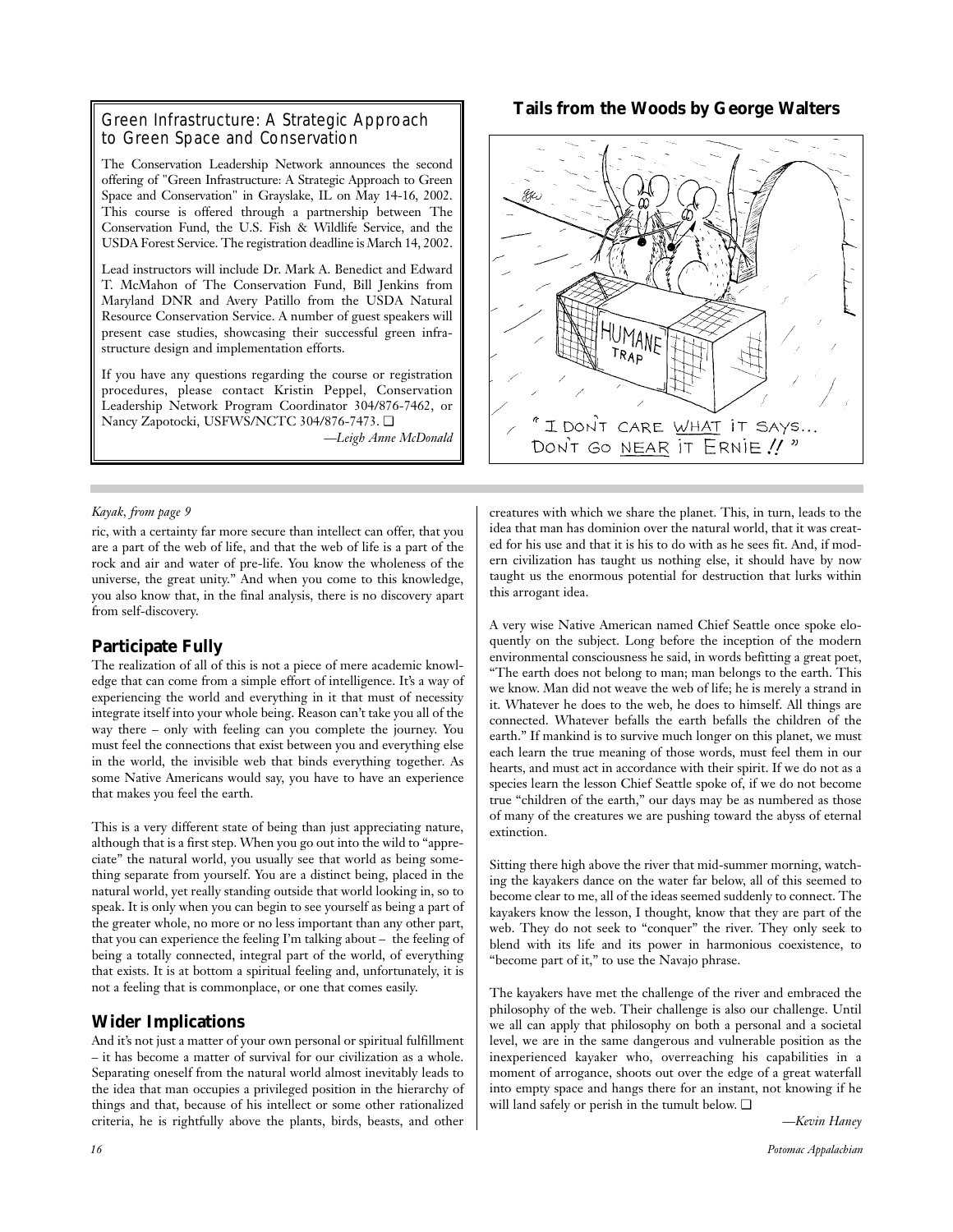# **Trailhead**

With the arrival of April, District Managers are encouraging<br>Overseers to come out of hibernation and check trail conditions. If checking your trail doesn't satisfy your need to escape the stressful commercial environment, consider joining a PATC summer trail crew for a week in the Shenandoah National Park, Jefferson National Forest, or George Washington National Forest supporting our government partners. Working with the crews is a great way to learn trail work (the crews are led by NPS and Forest Service trail professionals) and is a great way to contribute some important work to the trail system. Details about these 10 weeks of sweat and an application form are located on the PATC Web site. Also see related articles in this issue of the Potomac Appalachian.

#### **PATC—FS Annual Meeting**

U.S. Forest Service (Lee District) and PATC held their annual planning meeting for trails on Feb. 9. Results and updates from the discussions and planning are below.

Massarock Crew: The dates for the 2002 Massarock Crew are: June 16-21, June 23-28, Sept. 8-13, and Sept. 15-20. The project for the first two weeks will involve adding signs to the newly constructed Massanutten Trail (approximately 110 signs will be installed). The crew will prepare breakfast and lunch in camp and will dine out at local restaurants. Showers will be provided at the Lutheran Camp. The projects and base camp for the September crews will be announced at a later date. The crew project might include building an extension to the Great North Mountain Trail. Charles Hillon and Heidi Forrest will redesign the T-shirt for this year's crew, to recognize the achievement of the crew in completing the Massanutten Trail.

Massanutten Trail: The newly built 70-mile circuit will be named the Massanutten Trail. The dedication of the trail will be held on June 22, 2002 (time and place to be announced later). Mike Sutherland, Massanutten North District Manager, will consider adding the loop to the PATC trail inventory. It's anticipated that addition of the loop will require the services of approximately 10 new Overseers.

Chainsaw Training: The Lee District will recognize sawyer certification, issued by the joint agreement of the ATC, USDA Forest Service, and NPS. Sawyers operating chainsaws in the Lee District must have current CPR and First Aid certification and be accompanied by a second certified sawyer (in addition to all other requirements, regarding PPE and training, as stated in the ATC/FS/NPS agreement). Sawyers without certification are NOT ALLOWED to operate chainsaws in the Lee District.

Trail Updates: PATC will drop the Peer Trail from its inventory. The Forest Service Maintenance Plan (including spraying schedule) was distributed to District Managers. The Forest Service will investigate a suggestion by Mike Sutherland to construct a bridge on the Signal Knob Trail.

#### **National Forest Chainsaw Experience**

Mike Sutherland and Wil Kohlbrenner, both carded chainsaw operators, cleared a long section of the Massanutten West Trail in February. The trail section had not been cleared in a few years, so there was a lot of sawing.

Four members of the Virginia Happy Trails Running Club accompanied the sawyers. These guys run ultramarathons: 100 miles in less than 36 hours. (VHTRC sponsors their own yearly work trip on Massanutten and usually has 30 runners out for a day of handsawing and lopper work along "their trails" as well as "PATC's trails." At the end of the trail work, some of them swap their hiking boots for running shoes and run another 15 miles or so, before the evening party begins!)

Wil and Mike had a learning experience. Approaching a log that they expected to saw into two or more pieces, they found that the runners would just as soon muscle it off the trail without a single cut! Larger logs often needed only one cut. It took a while to adjust the sawing to the strength and stamina of a very fit crew. The result was that almost 200 trees were removed from an eight-mile trail in nine hours. One hundred fifteen of these trees were cut at least once, but the rest were just muscled off the trail without a single cut.

#### **Mosby District**

As reported previously, several sections of the AT in the Mosby District were recently determined to be outside the AT corridor. Two of these sections are in the High Knob area north of Rte. 522 and the other in the vicinity of Mosby Campground. District Managers Ed McKnew and Lloyd Parriott, with help from Overseers, began a relocation project in late February to move the trail back within the corridor. The two sections at High Knob will be replaced by a single relocation but will retain access to a rock outcropping with a good view. The relocation near Mosby Campground will utilize some existing old roadbeds and require only minor trail construction. Ed and Lloyd plan to complete the relocations before spring growth takes over.

## **D.C. Crew Starts Season**

The D.C. Trail Crew kicks off its 2002 season in April with a 10-trip schedule that runs through the end of October. Two work trips will be held in April—one on the 13th and the other on the 27th. So far, several medium-sized projects have been identified for the work trips, including a trail relocation and possible bridge construction, a bridge repair, and an intensive tread improvement. Smaller work projects will include some new waterbars on a trail added to the system last year and the usual erosion-control efforts. The D.C. trips remain half-day affairs so volunteers can get out and enjoy the rest of the weekend. The trips are also good initiations for weekend-long trips with some of the other crews. Contact Mark Anderson, 202/462-7718, for more information.

#### **Tuscarora Hike**

Tyler Williamson and his dog Zip (AT 94-95, PCT 98, TT 01) completed the last 70 miles of the Tuscarora Trail on Dec. 13. Tyler, a forester by trade, is the Tract Manager for PATC's Oliphant, Glaser, and Barbahenn tracts.

Tyler's report: "In contrast to January last year when deep snow and freezing temperature forced us off the trail, this past December was mild with no precipitation. All of the sections I hiked (from Cowans Gap State Park in Pennsylvania north to the AT) were in good condition except Barkley Ridge just South of Rte. 74 near the end of the trail. It was there that the Welch Hill Hunt Club posted "their land" and blacked out blazes in an attempt to obliterate the trail in the area. They even pushed some trees across the trail with a tractor at the south end of the section. The north end is heavily posted. All of the blazes have been painted over. The Tuscarora was a joy to hike,